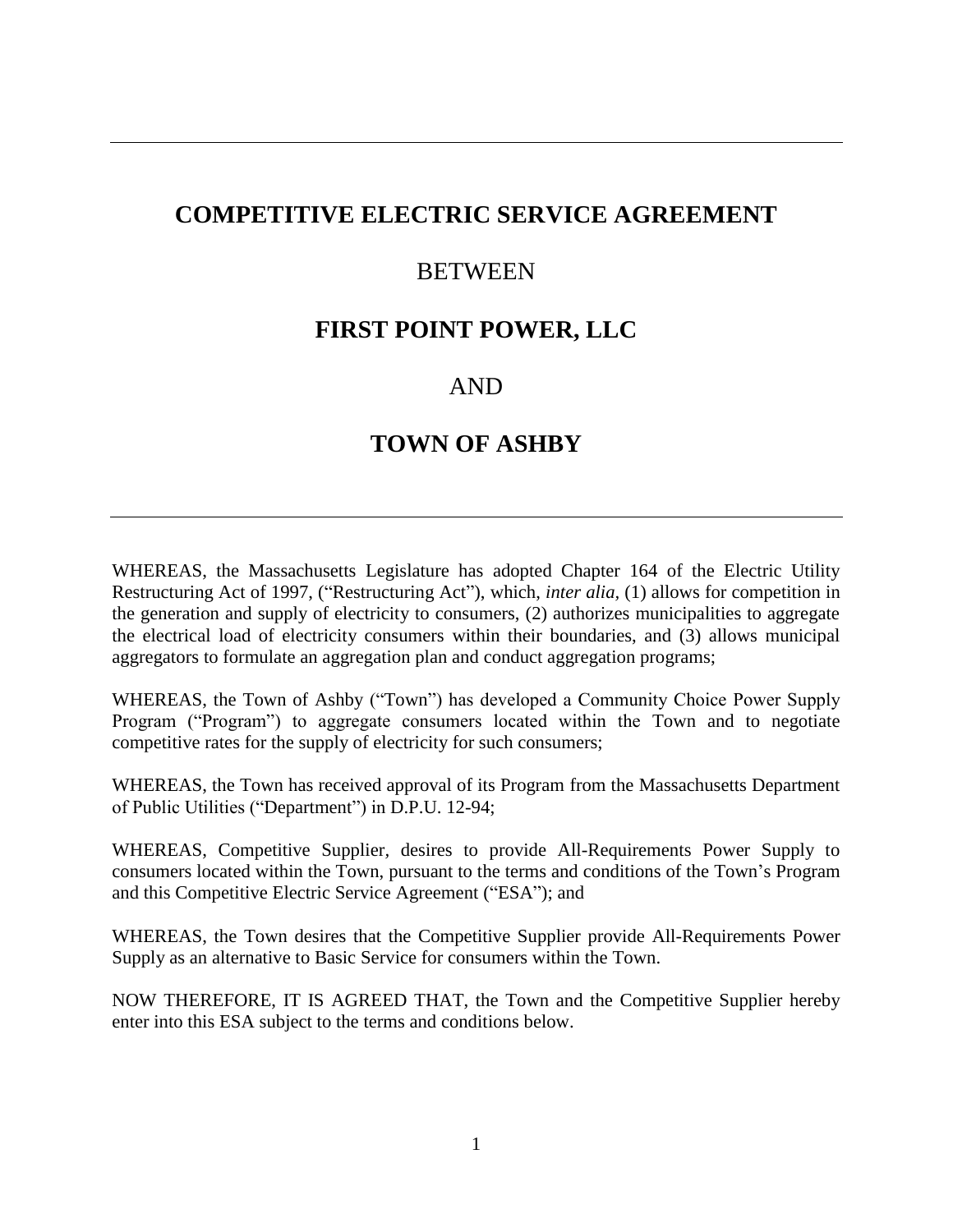## **ARTICLE 1 DEFINITIONS**

Capitalized and in bold type terms that are used but not defined in the body of this ESA, including the Exhibits hereto, shall be defined as set forth in this Article 1. Words defined in this Article 1 which are capitalized shall be given their common and ordinary meanings when they appear without capitalization in the text. Words not defined herein shall be given their common and ordinary meanings.

**1.1 All-Requirements Power Supply -** The service under which the Competitive Supplier provides all of the electrical energy, capacity, reserves, and ancillary services, transmission services, transmission and distribution losses, congestion management, any costs associated with meeting the Renewable Portfolio Standard, and other such services or products necessary to provide firm power supply to Participating Consumers at the Point of Sale.

**1.2 Bankruptcy** - With respect to a Party, such Party (i) ceases doing business as a going concern, generally does not pay its debts as they become due or admits in writing its inability to pay its debts as they become due, files a voluntary petition in bankruptcy or is adjudicated bankrupt or insolvent, or files any petition or answer seeking any reorganization, arrangement, composition, readjustment, liquidation, dissolution or similar relief under the present or any future federal bankruptcy code or any other present or future applicable federal, state or other Governmental Rule, or seeks or consents to or acquiesces in the appointment of any trustee, receiver, custodian or liquidator of said Party or of all or any substantial part of its properties, or makes an assignment for the benefit of creditors, or said Party takes any corporate action to authorize or that is in contemplation of the actions set forth in this clause (i); or (ii) a proceeding is initiated against the Party seeking any reorganization, arrangement, composition, readjustment, liquidation, dissolution or similar relief under the present or any future federal bankruptcy code or any other Governmental Rule and, such proceeding is not dismissed within ninety (90) days after the commencement, or any trustee, receiver, custodian or liquidator of said Party or of all or any substantial part of its properties is appointed without the consent or acquiescence of said Party, and such appointment is not vacated or stayed on appeal or otherwise within ninety (90) days after the appointment, or, within ninety (90) days after the expiration of any such stay, has not been vacated, *provided that*, notwithstanding the foregoing, the exercise of rights to take over operation of a Party's assets, or to foreclose on any of a Party's assets, by a secured creditor of such Party (including the appointment of a receiver or other representative in connection with the exercise of such rights) shall not constitute a Bankruptcy.

**1.3 Basic Service -** As defined in M.G.L. c. 164, § 1 and in orders of the Department, as amended or promulgated, as the case may be, from time to time.

**1.4 Commercially Reasonable** - Any of the practices, methods and acts which, in the exercise of reasonable judgment in light of the facts known, or which in the exercise of due diligence, should have been known, at the time the decision was made, would have been expected in the industry to accomplish the desired result consistent with reliability, safety, expedition, project economics and applicable law and regulations.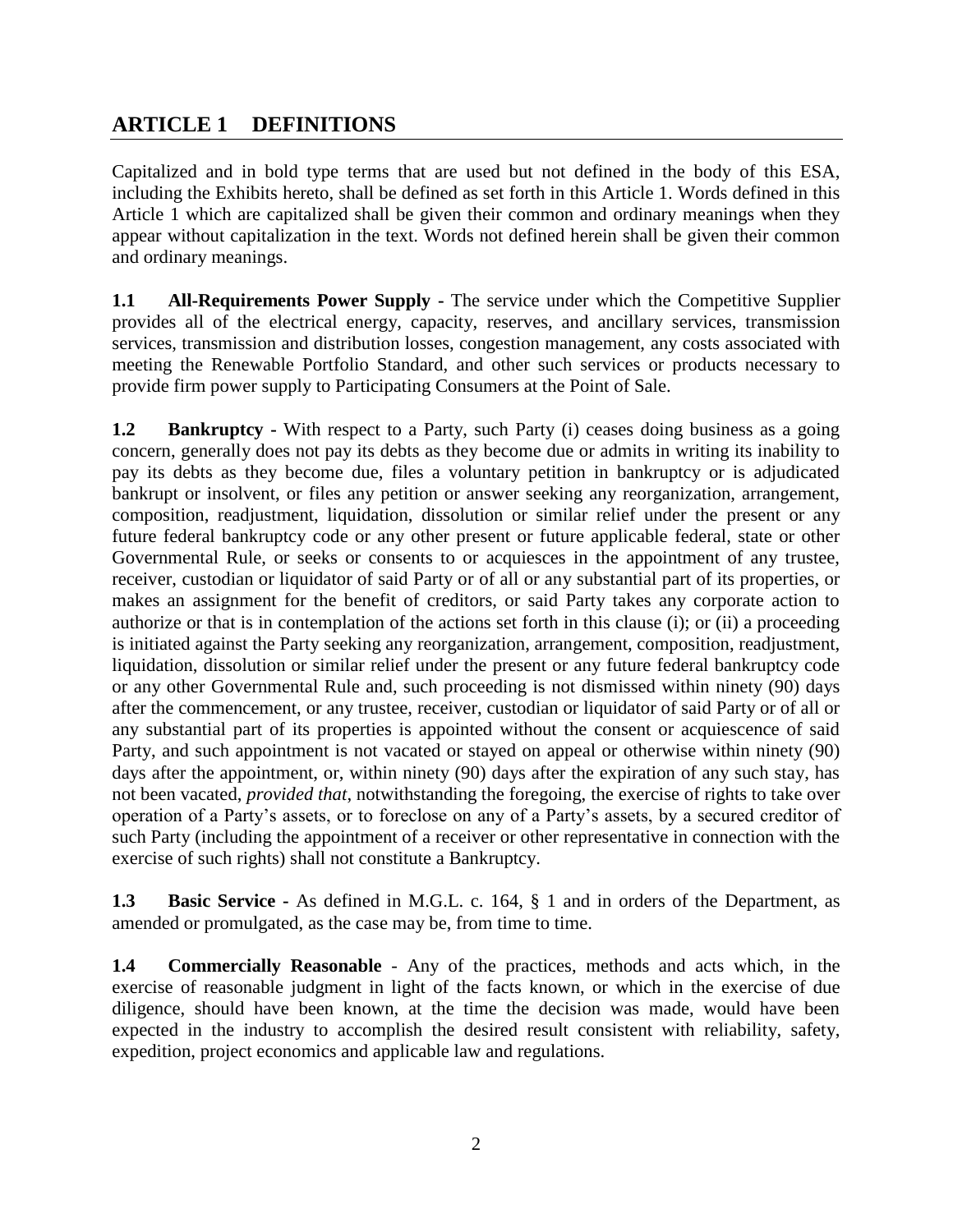**1.5 Competitive Supplier –** First Point Power, LLC, a Rhode Island corporation duly authorized to conduct business in the Commonwealth of Massachusetts.

**1.6 Delivery Term -** The period for which prices for All-Requirements Power Supply have been established, as set forth Exhibit A.

**1.7 Department** - The Massachusetts Department of Public Utilities or any successor state agency.

**1.8 EDI -** Electronic Data Interchange: The exchange of business data in a standardized format between business computer systems.

**1.9 Effective Date -** The date on which this ESA is executed by the Parties (to be determined by the later date, if the Parties execute on different dates).

**1.10 Eligible Consumers** – Residential, commercial, industrial, municipal, or other consumers of electricity who receive Basic Service from the Local Distributor as of the Effective Date, at one or more locations within the geographic boundaries of the Town. This includes (1) Basic Service consumers who have indicated that they do not want their contact information shared with Competitive Suppliers for marketing purposes; and (2) consumers receiving Basic Service plus an optional Green Power product that allows concurrent enrollment in either Basic Service or competitive supply. This excludes (1) Basic Service consumers who have asked their Local Distributor to not enroll them in competitive supply; (2) Basic Service consumers enrolled in a Green Power product that prohibits switching to a Competitive Supplier; and (3) consumers receiving competitive supply service.

**1.11 ESA -** This Competitive Electric Service Agreement.

**1.12** *Force Majeure* **-** Any cause not within the reasonable control of the affected Party which precludes that party from carrying out, in whole or in part, its obligations under this ESA, including, but not limited to, Acts of God; winds; hurricanes; tornadoes; fires; epidemics; landslides; earthquakes; floods; other natural catastrophes; strikes; lock-outs or other industrial disturbances; acts of public enemies; acts, failures to act or orders of any kind of any governmental authorities acting in their regulatory or judicial capacity, provided, however, that any such discretionary acts, failures to act or orders of any kind by the Town may not be asserted as an event of *Force Majeure* by the Town; insurrections; military action; war, whether or not it is declared; sabotage; riots; civil disturbances or explosions. Nothing in this provision is intended to excuse any Party from performing due to any governmental act, failure to act, or order, where it was reasonably within such Party's power to prevent such act, failure to act, or order. Economic hardship of either Party shall not constitute an event of *Force Majeure*.

**1.13 General Communications -** The type of communications described and defined in Article 5.6 herein.

**1.14 Governmental Authority -** Any national, state or local government, independent system operator, regional transmission owner or operator, any political subdivision thereof or any other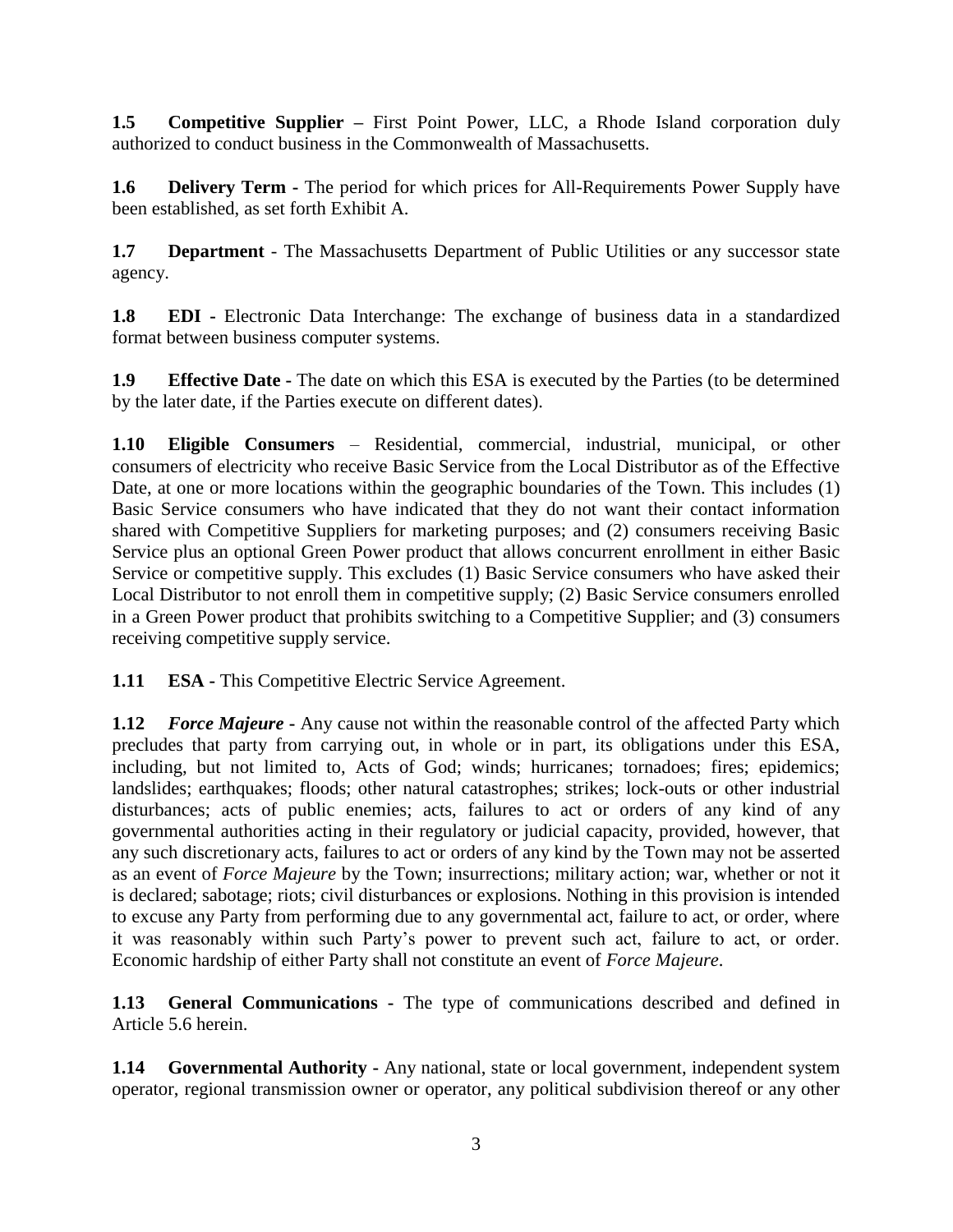governmental, judicial, regulatory, public or statutory instrumentality, authority, body, agency, department, bureau, or entity, excluding the Town.

**1.15 Governmental Rule -** Any law, rule, regulation, ordinance, order, code, permit, interpretation, judgment, decree, or similar form of decision of any Governmental Authority having the effect and force of law.

**1.16 ISO-NE -** The New England Independent System Operator, or such successor or other entity which oversees the integrated dispatch of power plants in New England and the bulk transmission of electricity throughout the New England power grid.

**1.17 kWh, kW -** Kilowatt-hour and kilowatts, respectively.

**1.18 Local Distributor** - Utility, or any successor company(ies) or entity(ies) providing electricity distribution services in the Town.

**1.19 NEPOOL -** The New England Power Pool.

**1.20 New Consumers -** Residential, commercial, industrial, municipal, or other consumers of electricity that become customers of the Local Distributor, excluding consumers who were served by third party competitive suppliers as of the Effective Date at one or more locations within the geographic boundaries of the Town after the Effective Date and which consumers are initially placed in Basic Service. Such consumers were not Eligible Consumers as of the Effective Date.

**1.21 New Taxes -** Any taxes not in effect as of the Effective Date enacted by a Governmental Authority or the Town, to be effective after the Effective Date with respect to All-Requirements Power Supply, or any Governmental Rule enacted and effective after the Effective Date resulting in application of any existing tax for the first time to Participating Consumers.

**1.22 Participating Consumers -** Eligible Consumers who are enrolled in the Program because (i) such consumers have not exercised any right to opt-out of the Program, or (ii) such consumers have elected to re-enroll or opt-in to the Program.

**1.23 Parties -** The Town and Competitive Supplier, as the context requires. In the singular, "Party" shall refer to any one of the preceding.

**1.24 Plan –** Ashby's Community Choice Power Supply Program as adopted or amended by the Town from time to time, and as approved by the Department on May 5, 2014 in D.P.U. 12- 94. The Aggregation Plan is a plan developed by the Town to aggregate electricity consumers for the primary purpose of negotiating the best rates for the supply of electricity for such consumers.

**1.25 Point of Delivery -** The point of interconnection between NEPOOL Pool Transmission Facilities and the transmission facilities of the Local Distributor.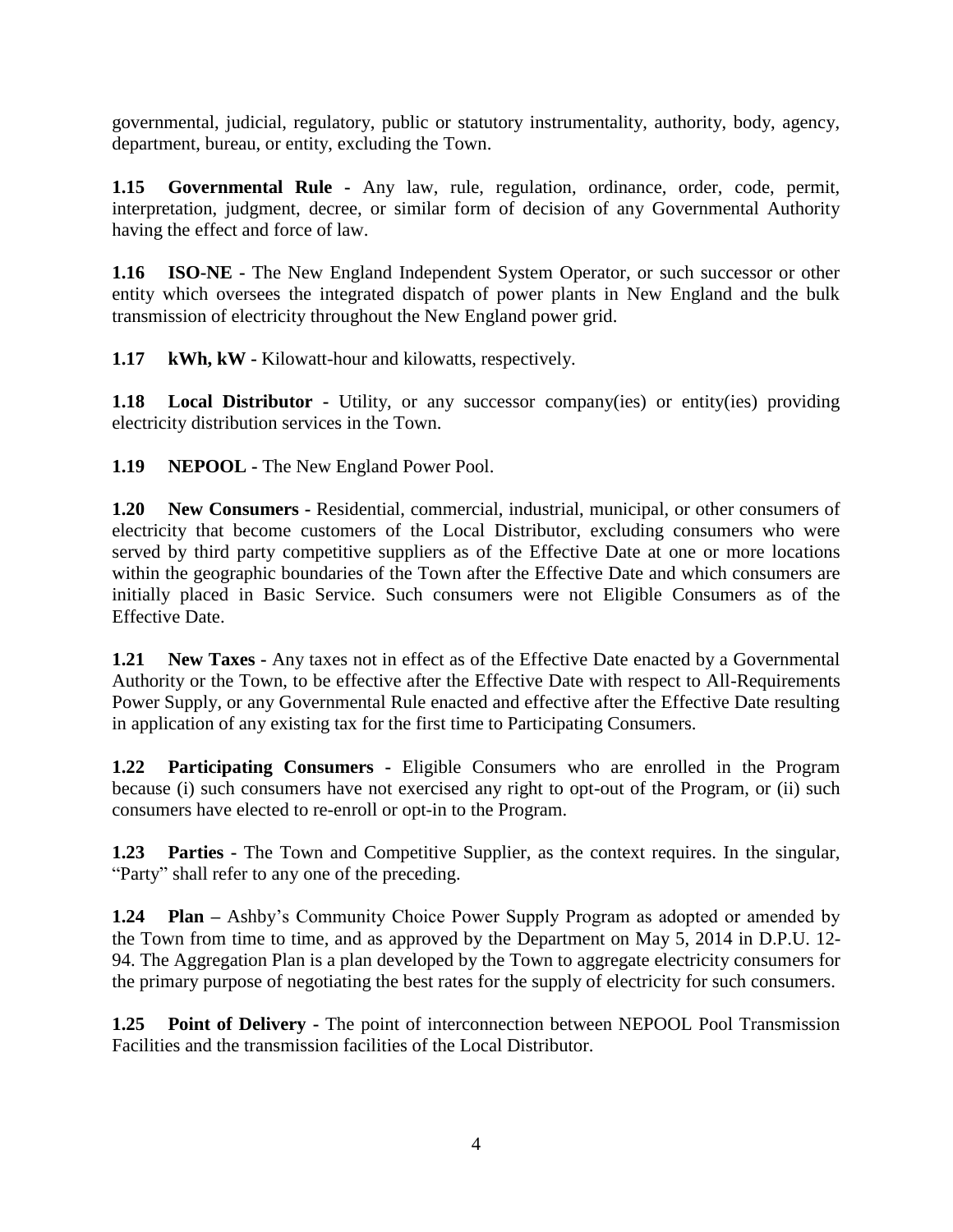**1.26 Point of Sale -** The electric meter for each Participating Consumer's account, as designated by the Local Distributor.

**1.27 Program –** Ashby's Community Choice Power Supply Program, under which, the Plan is described and implemented.

**1.28 Regulatory Event -** A change in a Governmental Rule by a Governmental Authority, including without limitation the Local Distributor's tariffs, market rules, operating protocols and definitions, that have a material effect on the services and transactions contemplated by this ESA. A "change" as used herein includes without limitation any amendment, modification, nullification, suspension, repeal, finding of unconstitutionality or unlawfulness, or any change in construction or interpretation.

**1.29 Related Documents** – The Plan and all exhibits to this ESA.

**1.30 Renewable Portfolio Standard** - The regulations promulgated pursuant to M.G.L. c. 25A, § 11F, § 11 F1/2, that require a minimum percentage of the electricity sold to end-use customers in the Commonwealth of Massachusetts to be derived from certain renewable energy generating resources beginning on January 1, 2003, as more explicitly provided for in 225 CMR 14.00 and 225 CMR 15.00, as amended from time to time.

**1.31 Retail Price -** As set forth in Exhibit A.

**1.32 Service Commencement Date -** The Participating Consumers' first meter read dates for the month of November 2019.

**1.33 Term -** As defined in Article 4.1.

# **ARTICLE 2 RIGHTS GRANTED**

## **2.1 GENERAL DESCRIPTION AND LIMITATIONS**

Competitive Supplier is hereby granted the exclusive right to provide All-Requirements Power Supply to Participating Consumers pursuant to the terms of the Program and this ESA. For the avoidance of doubt, Competitive Supplier shall be authorized to supply All-Requirements Power Supply only to Participating Consumers, and the Local Distributor will continue to have the right and obligation to supply electricity to Eligible Consumers who opt-out of the Program and remain on, or return to, Basic Service, until changes in law, regulation or policy may allow otherwise. The Parties further recognize that this ESA does not guarantee that any individual Eligible Consumer will be served by the Competitive Supplier.

In accordance with Article 3 below, all Eligible Consumers shall be automatically enrolled in the Program unless they choose to opt-out. In the event the geographic boundaries of the Town change during the term of this ESA, Competitive Supplier shall only be obligated to supply All-Requirements Service to those Participating Consumers located within the Town as such boundaries existed on the Effective Date of this ESA. As between the Parties, the Competitive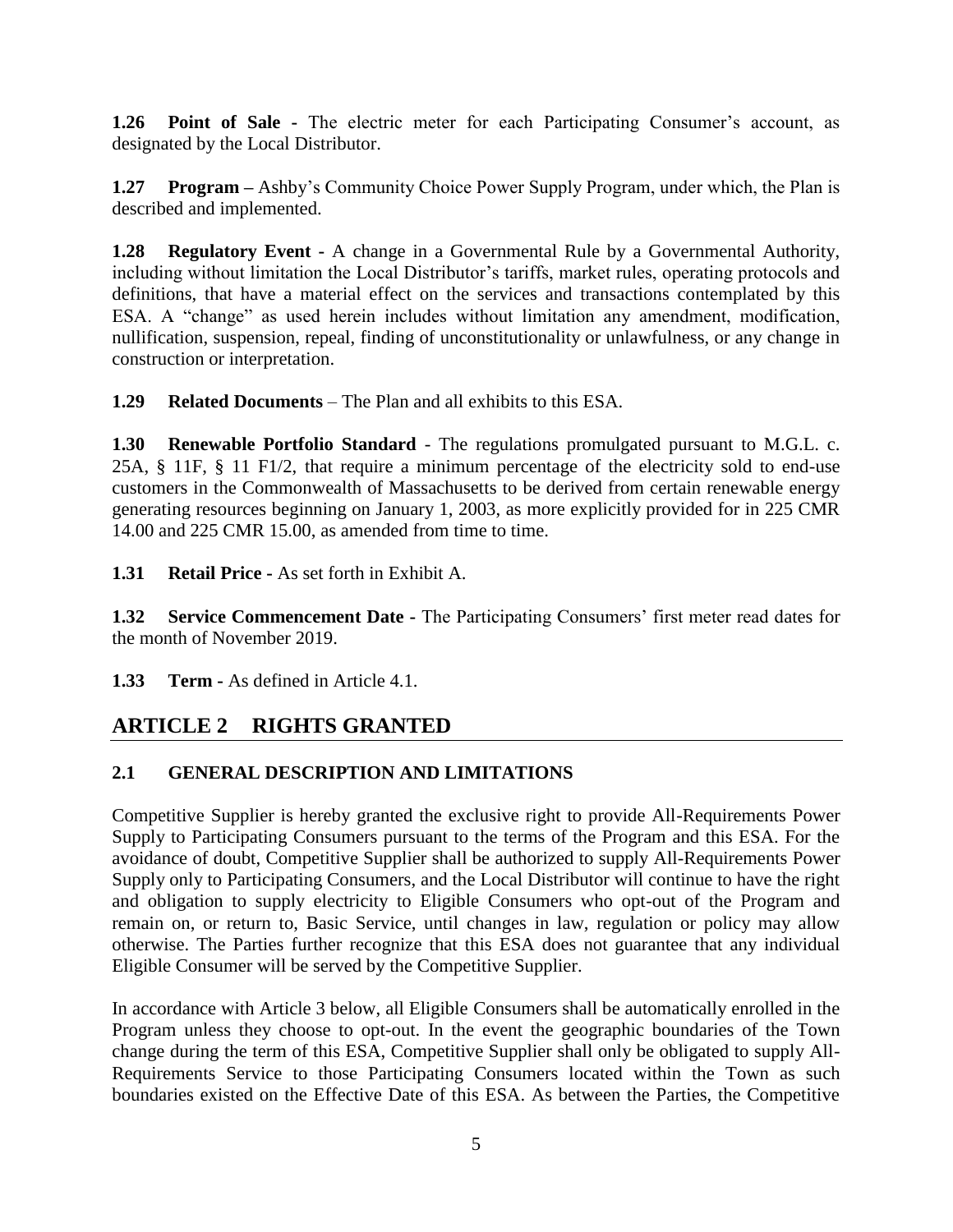Supplier has the sole obligation of making appropriate arrangements with the Local Distributor, and any arrangements which may be necessary with the ISO-NE so that Participating Consumers receive the electricity supplies to be delivered pursuant to this ESA.

The Town shall specifically authorize the Local Distributor to provide, and Competitive Supplier the right to obtain and utilize as required, all billing and energy consumption information for Participating Consumers as is reasonably available from the Local Distributor. Competitive Supplier shall request consumption data for individual Participating Consumers from the Local Distributor via EDI. If further action is required by the Local Distributor to authorize Competitive Supplier to receive such consumption and billing data, the Town agrees to use Commercially Reasonable efforts, at Competitive Supplier's cost, to assist Competitive Supplier, if so requested by it, in obtaining such information for Participating Consumers, including, without limitation, assisting Competitive Supplier in obtaining permission from such Eligible Consumers and/or the Department, where necessary as a prerequisite to the provision of such information. Competitive Supplier shall not be responsible for any errors that Competitive Supplier makes in the provision of All-Requirements Power Supply to the extent such errors are caused by errors or omissions in the information provided to it by the Local Distributor or by any Participating Consumer.

## **2.2 AGENCY RELATIONSHIP**

The Town is authorized to act on behalf of the Eligible Consumers in contracting for electric supply for such Eligible Consumers, and is authorized to act as agent for all Participating Consumers. The Town and Competitive Supplier agree and understand that Participating Consumers shall be principals under this ESA and shall have privity of contract with Competitive Supplier; *provided, however*, that in any litigation arising under this ESA, only the Town, as agent for the Participating Consumers, has the right to bring claims against the Competitive Supplier.

## **2.3 COMPLIANCE WITH LAWS**

By entering into this ESA, the Parties specifically represent that they have exercised due diligence to review and have fully complied with all relevant regulations and orders of the Federal Energy Regulatory Commission (FERC), the Department, Massachusetts Attorney General (AG), and the Massachusetts Department of Energy Resources ("DOER") and any other governmental authorities having jurisdiction over any element of the transactions contemplated by this ESA.

## **2.4 CONDITIONS PRECEDENT**

The Town's obligations under this ESA shall be conditioned upon the Competitive Supplier fulfilling the following requirements:

a) maintain Competitive Supplier's license from the Department (as such term is defined in the Local Distributor's Terms and Conditions for Competitive Suppliers);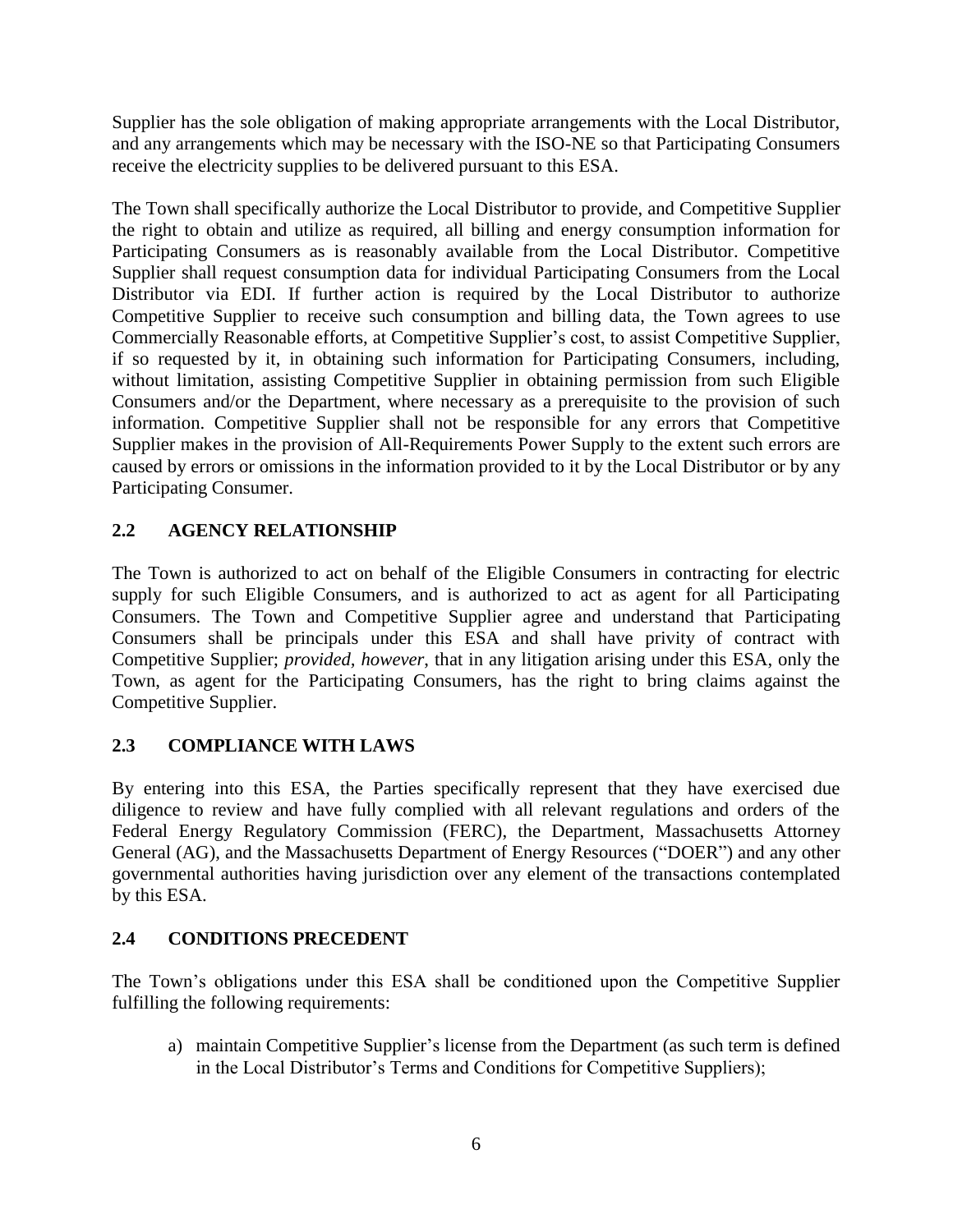- b) execute a Competitive Electric Supplier Service Agreement with the Local Distributor in a form reasonably satisfactory to Competitive Supplier;
- c) execute any appropriate ISO-NE applications and agreements;
- d) obtain authorization from the FERC to sell power at market-based rates; and
- e) complete EDI testing with Local Distributor.

If Competitive Supplier has not fulfilled all such requirements by the Service Commencement Date, either Party may terminate this ESA without any liability to the other Party.

### **2.5 OWNERSHIP AND USE OF ELIGIBLE CONSUMER DATA**

Competitive Supplier acknowledges that the Town shall have exclusive ownership of all right, title, and interest in and to all Eligible Consumer data (including addresses, telephone numbers or other identifying information) made available to Competitive Supplier as a result of execution of this ESA. Competitive Supplier shall use Eligible Consumer data solely to provide All-Requirements Power Supply to Participating Consumers and to render other services expressly required or permitted under this ESA. Any other use of Eligible Consumer data without the prior written consent of the Town is strictly prohibited. Pursuant to such authorized use, Competitive Supplier may share such Eligible Consumer data with affiliates and third-party vendors as reasonably necessary to accommodate Competitive Supplier's provision of All-Requirements Power Supply or other performance pursuant to this ESA (including, without limitation, collection of receivables), provided that Competitive Supplier will take reasonable measures to inform any such vendor of the confidential nature of such data and the restrictions set forth in this Article 2.5 and elsewhere in this ESA. Except as expressly provided in this ESA, Competitive Supplier shall not disclose any Eligible Consumer data to any third-party that has not executed a non-disclosure certificate or agreement in a form mutually acceptable to the Parties, and Competitive Supplier shall take Commercially Reasonable measures to protect Eligible Consumer data from access by, or beneficial use for, any third-party. Notwithstanding the foregoing, the Parties agree that contract employees and entities with which Competitive Supplier contracts to provide contract employees shall not be deemed third parties for purposes of this Section 2.5. To the extent that the provision of All-Requirements Power Supply or other services under this ESA requires that Competitive Supplier have access to or make use of any Eligible Consumer data, Competitive Supplier shall treat such Eligible Consumer data as confidential information. Competitive Supplier may use Eligible Consumer data to engage in direct marketing only during the term of this ESA and subject to the terms set forth in Article 18.2. A violation of this Article 2.5 shall be grounds for termination under Article 4.2(a). Competitive Supplier agrees violation of this Article 2.5 shall constitute irreparable harm.

## **ARTICLE 3 CONSUMER CHOICE, NOTIFICATION OF RIGHTS, ENROLLMENT**

### **3.1 CONSUMER CHOICE**

The Parties acknowledge and agree that all Participating Consumers have the right, pursuant to M.G.L. c. 164, § 134 and the Program, to change their source of electricity supply, as set forth in Article 2.1. The Parties represent and warrant to each other that they shall not unreasonably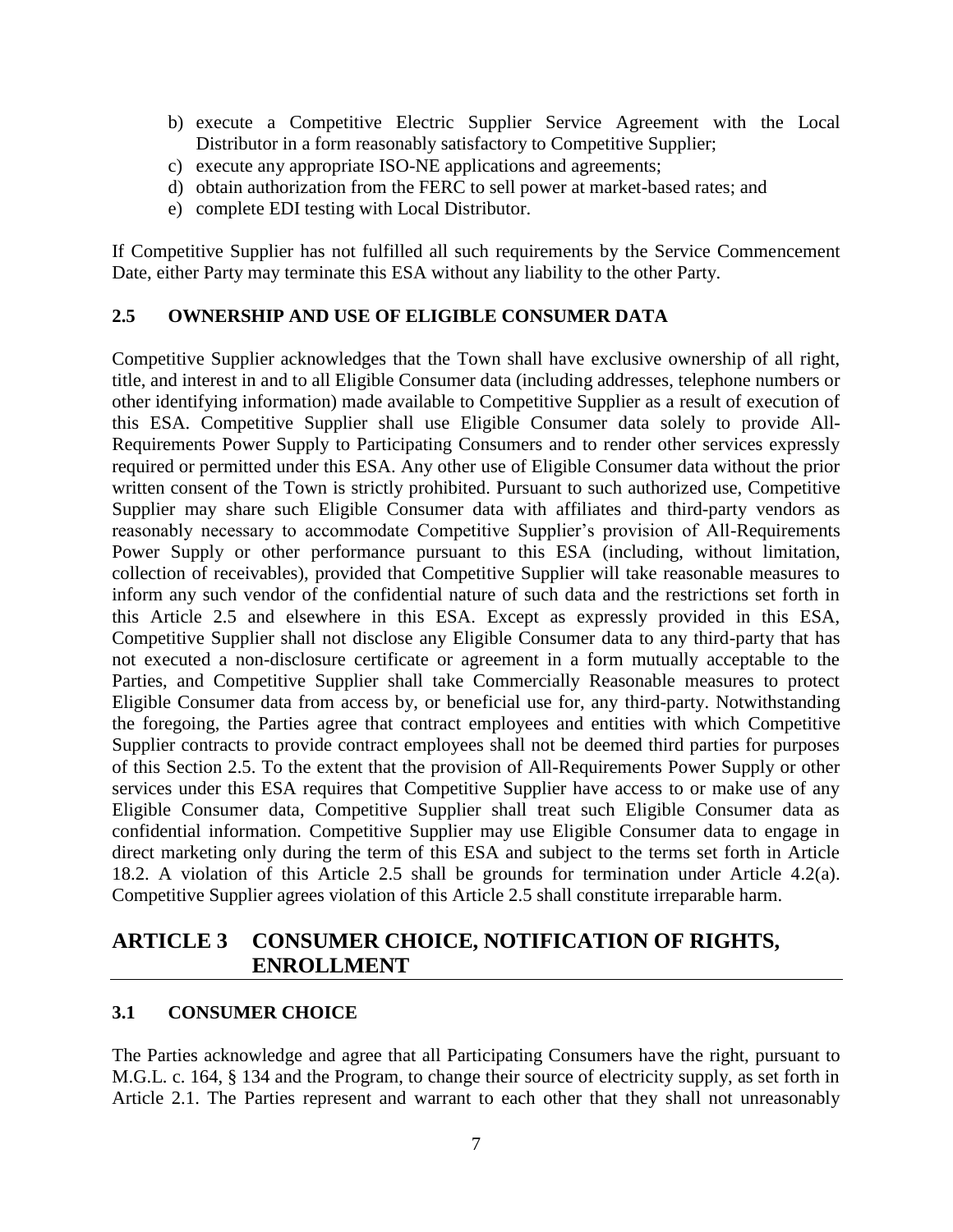interfere with the right of Participating Consumers to opt-out of the Program, and shall comply with any rules, regulations or policies of the Department, the Local Distributor and/or other lawful Governmental Authority regarding the procedures for opting out or of switching from one source of electric supply to another. Notwithstanding the foregoing, however, the Parties may take Commercially Reasonable measures to encourage Participating Consumers to affirmatively agree to remain in the Program, consistent with any Governmental Rules.

### **3.2 NOTIFICATION TO NEW CONSUMERS OF OPT-OUT RIGHTS**

No less frequently than on a quarterly basis, Competitive Supplier will obtain lists of New Consumers from the Local Distributor, through the Town or its agent.

For all New Consumers, Consistent with the requirements of any applicable Governmental Rules, and within a reasonable time after the Local Distributor notifies Competitive Supplier of the existence of a New Consumer and has provided to Competitive Supplier such New Consumer's account number, service and billing address, and other pertinent contact information, Competitive Supplier shall notify such New Consumer (i) of the date on which such New Consumer will be automatically enrolled in the Program, and (ii) that the Competitive Supplier will be providing All-Requirements Power Supply to such New Consumer as of the same date, subject to the opt-out provisions of the M.G.L. c. 164, § 134, the Plan, and the Program ("Opt-Out Notice"). The Opt-Out Notice shall be mailed to each such New Consumer prior to the date of automatic enrollment. The Competitive Supplier, in its discretion as to form and content shall: (i) prominently state all charges to be assessed by the Competitive Supplier; (ii) provide a summary of the prices and terms included in Exhibit A as well as fully disclose the prices and terms then being offered for Basic Service by the Local Distributor; (iii) state how such New Consumer may opt-out of the Program prior to enrollment and remain on Basic Service from the Local Distributor; and (iv) state how all Participating Consumers, subsequent to enrollment, will also have the right to opt-out at any time and return to Basic Service or choose a new Competitive Supplier without paying a fee or penalty to Competitive Supplier. All such notices must be approved in advance by the Town, such approval not to be unreasonably withheld.

The Competitive Supplier is responsible for all mailings and mailing costs associated with consumer notification whether it be for the initial enrollment or subsequent enrollments. The Competitive Supplier will maintain a complete list of opt-outs throughout the life of the contract whether received prior to the initial enrollment or after accounts have been enrolled. Upon request, the Competitive Supplier will make this opt-out list available to the Town or its agent. The Competitive Supplier will conduct subsequent opt-out mailings in the timeframe necessary as directed by the Town or its agent.

In providing the notifications set forth in this Article 3.2, and in otherwise conducting the activities in Article 3.4 below, the Competitive Supplier must rely upon information provided to it by the Town or its agent for the purpose of performing its obligations. Competitive Supplier will not be responsible for any errors or omissions in connection with its notification of Eligible Consumers resulting from errors or omissions in the information provided to it by the Town or its agent.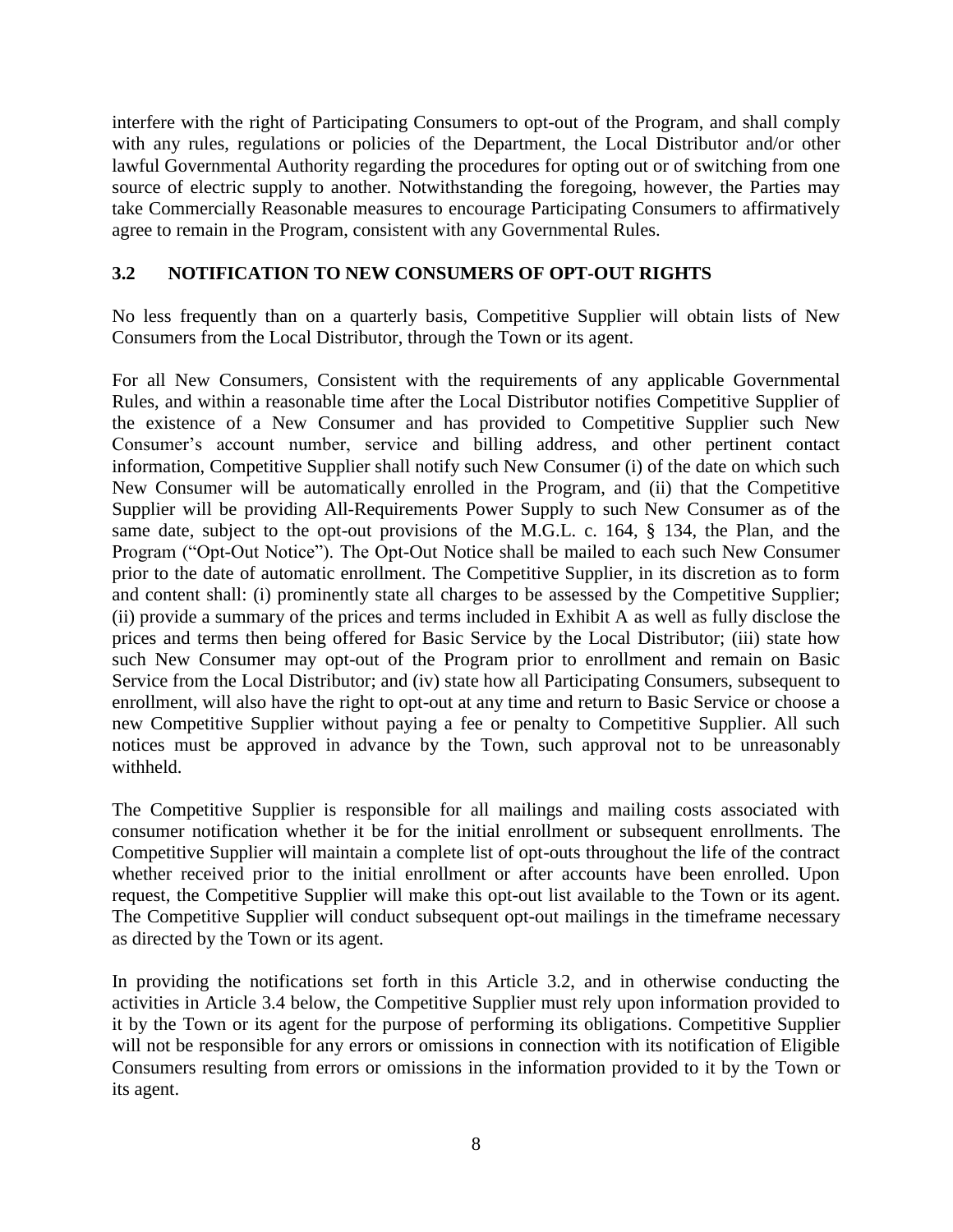## **3.3 CONSUMER AWARENESS**

Upon mutual agreement concerning the content and method, either the Competitive Supplier or Colonial Power Group, Inc. ("CPG") may conduct consumer awareness efforts at its sole expense.

## **3.4 ENROLLMENT**

**3.4.1 Participating Consumers** - All Participating Consumers as of the Effective Date will continue to be enrolled in the Program under the terms of this ESA unless they opt-out. Within one (1) day after the Effective Date, the Town shall provide to Competitive Supplier a list of Participating Consumers as of the Effective Date, as well as such Participating Consumers' service and billing addresses, and any other information necessary for Competitive Supplier to commence All-Requirements Power Supply to such Participating Consumers as of the Service Commencement Date.

**3.4.2 New Consumers** - If New Consumers elect not to opt-out of the Program as provided in Article 3.2, such New Consumers will be automatically enrolled by Competitive Supplier in the Program. Competitive Supplier shall enroll such New Consumers in accordance with applicable Local Distributor rules.

**3.4.3 Eligible Consumers Opting Out** - At any time during this ESA, Eligible Consumers who have previously opted out of the Program may request that they be re-enrolled in the Program. Competitive Supplier may provide All-Requirements Power Supply to such Eligible Consumers at Competitive Supplier's discretion, at the aggregation rate. Besides accurately and promptly transmitting information provided by such Eligible Consumers to the Local Distributor and following any procedural or other steps which may be mutually agreed to, the Competitive Supplier shall be responsible for enrolling all Eligible Customers through EDI transactions submitted to the Local Distributor for initial enrollment in the aggregation and all enrollments thereafter.

**3.4.4 Consumers Served by Third-Parties** – Eligible Consumers being served under other competitive supply programs offered by third-parties will not be automatically enrolled as Participating Consumers under this ESA when such program terminates or is otherwise completed. Competitive Supplier agrees that consumers under such third-party competitive supply programs may affirmatively opt-in and receive All-Requirements Power Supply at the Competitive Supplier's discretion, at the aggregation rate.

# **ARTICLE 4 TERM OF CONTRACT AND TERMINATION**

## **4.1 TERM**

This ESA shall commence on the Effective Date, *provided, however*, that Competitive Supplier's obligation to provide All-Requirements Power Supply shall commence on the Service Commencement Date, and shall terminate with the Participating Consumers' first meter read dates for the month of November 2021, unless terminated earlier under Article 4.2 below ("Term").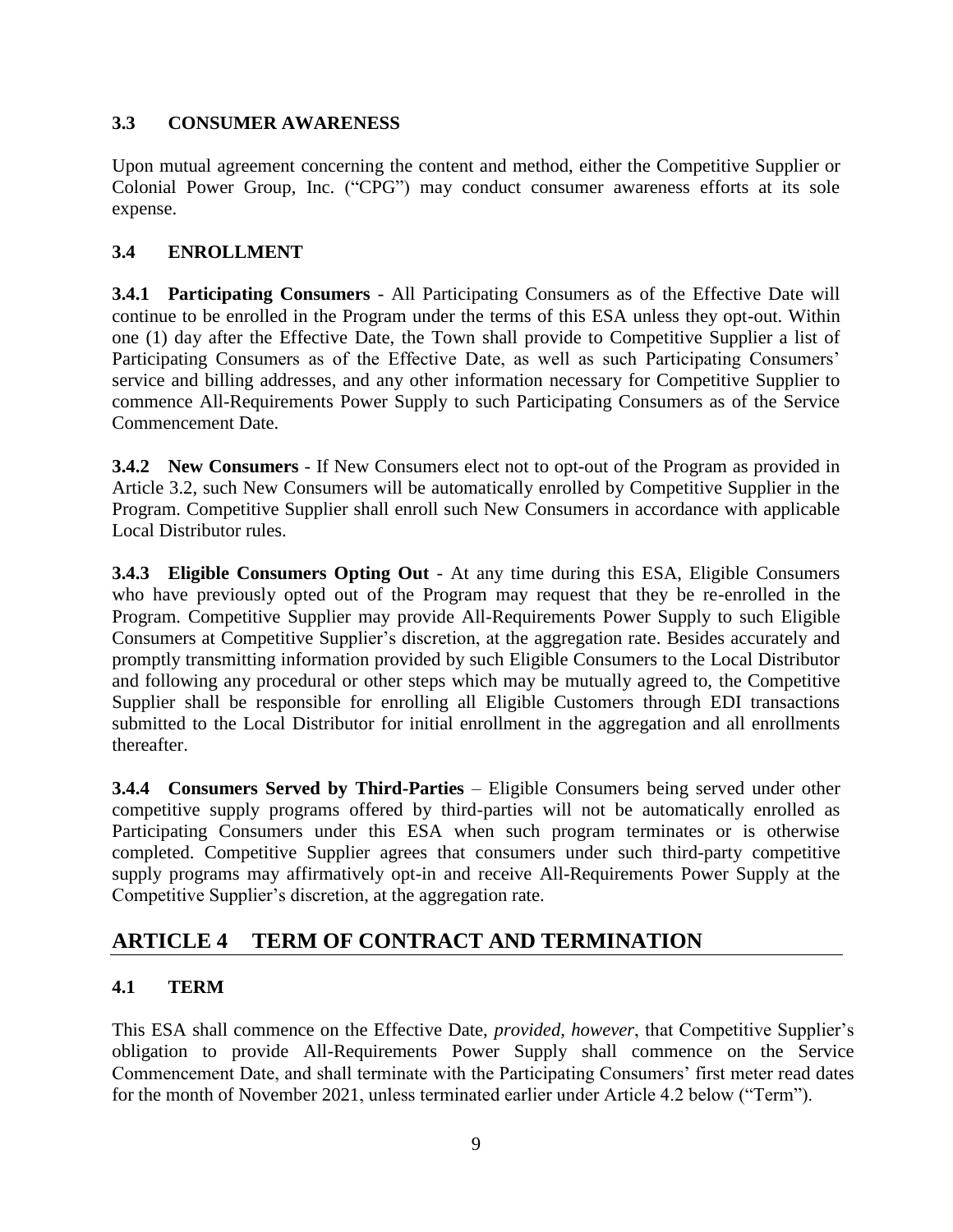### **4.2 TERMINATION**

This ESA may be terminated at any time upon written notice:

- a) by the Town, or the Competitive Supplier, if either Party fails to remedy or cure any breach of any material provision or condition of this ESA (including, but not limited to, Article 2.5 and Article 9, but excluding the failure to provide or arrange for All-Requirements Power Supply, which is addressed in Article 4.2(c)), within fifteen (15) days following written notice to do so by the non-breaching party; or
- b) by the Town, or the Competitive Supplier, if any material provision or condition of this ESA be finally adjudged invalid by any court of competent jurisdiction, or if the Department exercises any lawful jurisdiction so as to invalidate or disapprove this ESA in whole or in significant part; or
- c) by the Town in the event of the failure of the Competitive Supplier to provide or arrange for All-Requirements Power Supply to Participating Consumers, in the absence of *Force Majeure* or the Town's failure to perform and without the benefit of any cure period; *provided, however*, that the Town shall not be permitted to terminate this ESA if the Competitive Supplier's failure to provide or arrange All-Requirements Power Supply is a direct result of actions or non-actions by any transmission service provider, the Local Distributor, or the ISO-NE.

## **4.3 OBLIGATIONS UPON TERMINATION**

Following termination of this ESA, the Parties shall each discharge by performance all obligations due to any other Party that arose up to the date of termination of the ESA. Upon the effective date of termination of the ESA, all rights and privileges granted to, and obligations imposed on, the Competitive Supplier shall cease, with the exception of the right to collect all monies due for services rendered to that date.

The Competitive Supplier specifically waives all rights it may have at law to claim that the Town has no standing or otherwise lacks the authority to seek monetary damages on behalf of individual Participating Consumers in the event of a termination of this ESA.

### **4.4 SPECIFIC PERFORMANCE**

Notwithstanding any other provision herein, the Parties agree that if the Town (i) fails to comply with any material provision of, or obligation under, this ESA, including but not limited to the provisions of Article 6, (ii) seeks to modify, suspend or terminate the Program during the Term, or (iii) seeks to terminate this ESA except as expressly authorized in Article 4.2, Competitive Supplier shall be entitled to specific performance of this ESA. The Parties acknowledge and agree that because monetary damages are not available to Competitive Supplier under this ESA, there is no remedy at law adequate to compensate Competitive Supplier for the Town's actions as described in (i), (ii) and/or (iii), and further agree that Competitive Supplier will suffer irreparable harm if the Town takes any of the actions described in (i), (ii) or (iii) herein.

### **4.5 EXTENSION**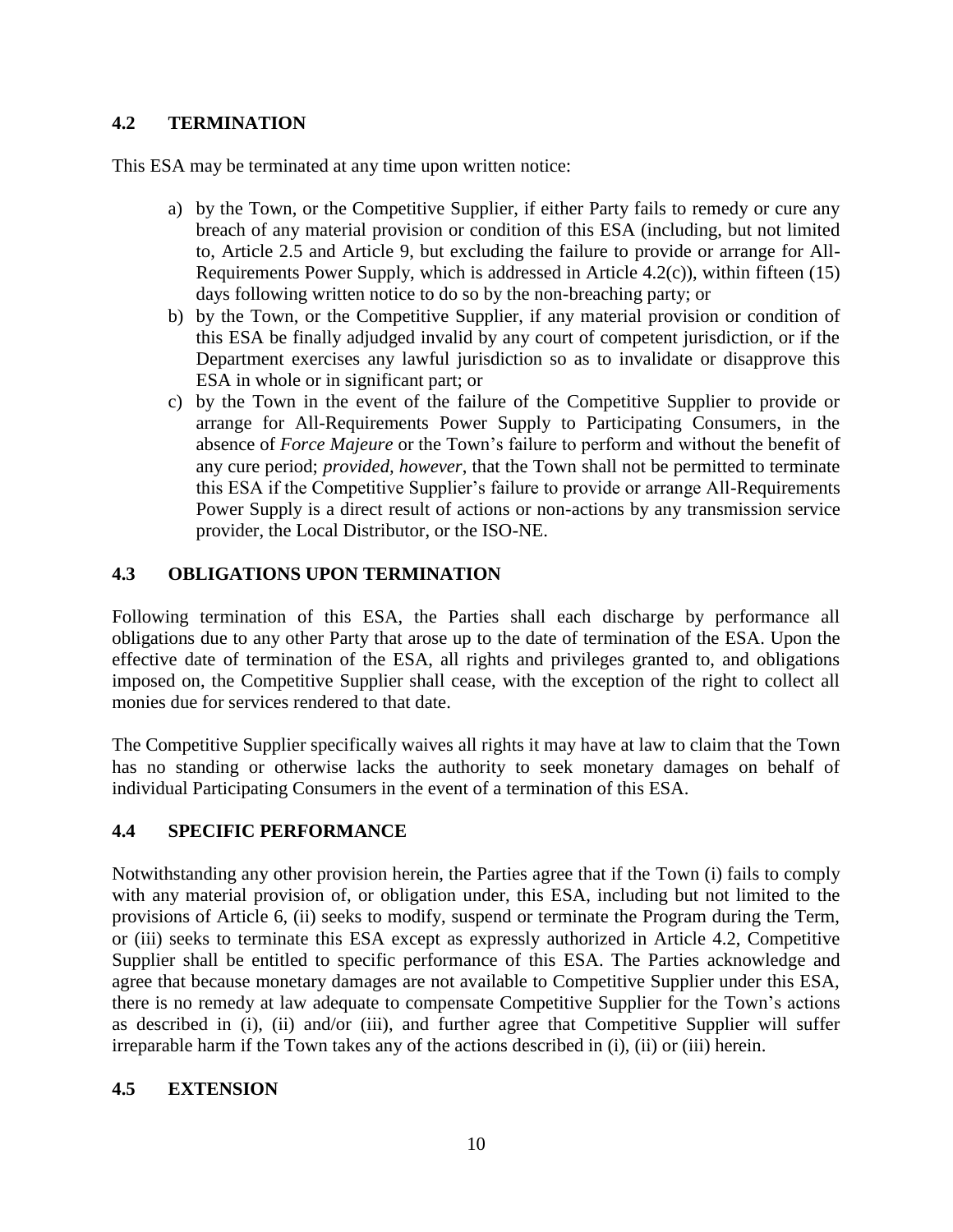The ESA may be extended beyond the termination date established in Article 4.1 by mutual, written agreement of the Parties. Any new pricing terms shall be added to and replace Exhibit A as Exhibit A-1. Upon any such extension, this ESA shall continue to be in effect, and all provisions of the ESA shall retain the same force and effect as before the extension, unless it is terminated by either Party pursuant to the provisions of Article 4.2 or until the date stated in such extension.

# **ARTICLE 5 CONTINUING COVENANTS**

The Competitive Supplier agrees and covenants to perform each of the following obligations during the term of this ESA.

## **5.1 STANDARDS OF MANAGEMENT AND OPERATIONS**

In performing its obligations hereunder, during the term of this ESA, the Competitive Supplier shall exercise reasonable care to assure that its facilities are prudently and efficiently managed; that it employs an adequate number of competently trained and experienced personnel to carry out its responsibilities; that it delivers or arranges to deliver a safe and reliable supply of such amounts of electricity to the Point of Delivery as are required under this ESA; that it complies with all relevant industry standards and practices for the supply of electricity to Participating Consumers; and that, at all times with respect to Participating Consumers, it exercises good practice for a Competitive Supplier and employs Commercially Reasonable skills, systems and methods available to it.

### **5.2 CUSTOMER SERVICE ACCESS**

The Competitive Supplier agrees to provide, or cause to be provided, certain customer services to Participating Consumers. Such services shall be reasonably accessible to all Participating Consumers, shall be available during normal working hours, shall allow Participating Consumers to transact business they may have with the Competitive Supplier, and shall serve as a communications liaison among the Competitive Supplier, the Town, and the Local Distributor. A toll-free telephone number will be established by Competitive Supplier and be available for Participating Consumers to contact Competitive Supplier during normal business hours (9:00) A.M.- 5:00 P.M. Eastern Standard Time, Monday through Friday) to resolve concerns, answer questions and transact business with respect to the service received from Competitive Supplier. The Town will post program-related information on the Town's website which will be available to Participating Consumers for general information, product and service information, and other purposes.

### **5.3 RESPONDING TO REQUESTS FOR INFORMATION**

To the extent authorized by the Participating Consumer(s) and to the extent such individual permission is required by law, the Competitive Supplier shall, during normal business hours (as set forth above), respond promptly and without charge therefore to reasonable requests of the Town for information or explanation regarding the matters covered by this ESA and the supply of electricity to Participating Consumers. Competitive Supplier agrees to designate a service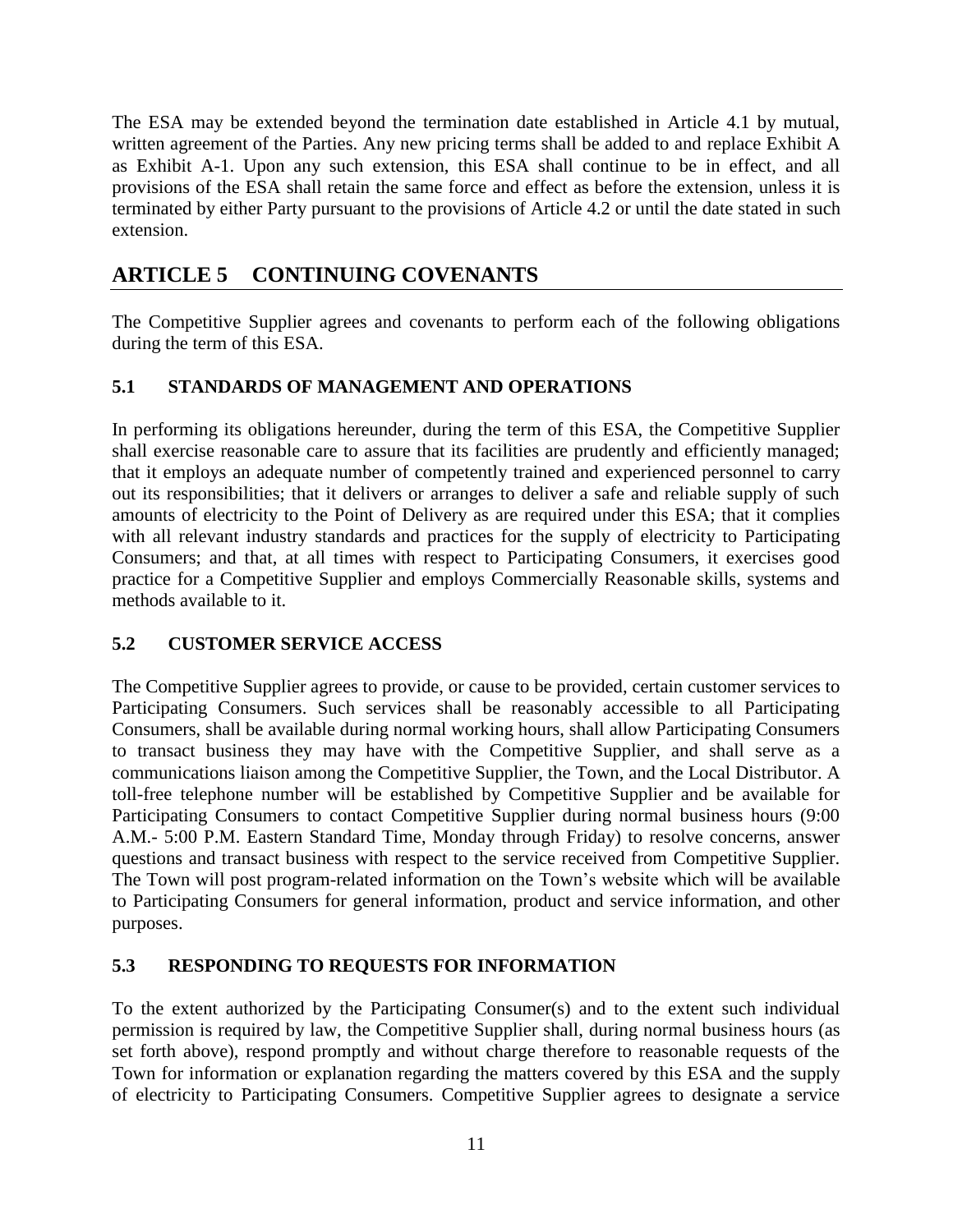representative or representatives (the "Service Contacts") who shall be available for these purposes, and shall identify the office address and telephone number of such representative(s). Whenever necessary to comply with this Article 5.3, the Service Contacts shall call upon other employees or agents of the Competitive Supplier to obtain such information or explanation as may be reasonably requested. Nothing in this Article 5.3 shall be interpreted as limiting the obligation of the Competitive Supplier to respond to complaints or inquiries from Participating Consumers, or to comply with any regulation of the Department or AG regarding customer service.

### **5.4 ARRANGING FOR FIRM ALL-REQUIREMENTS POWER SUPPLY**

Competitive Supplier shall participate in or make appropriate arrangements with the ISO-NE, any relevant regional transmission organization, wholesale suppliers or any other entity to ensure an uninterrupted flow of reliable, safe, firm, All-Requirements Power Supply to the Local Distributor for delivery to Participating Consumers, and take Commercially Reasonable steps to cooperate with the ISO-NE to deliver All-Requirements Power Supply to the Point of Delivery. Competitive Supplier shall not be responsible to the Town or any Participating Consumers in the event the Local Distributor disconnects, curtails or reduces service to Participating Consumers (notwithstanding whether such disconnection is directed by the ISO-NE) in order to facilitate construction, installation, maintenance, repair, replacement or inspection of any of the Local Distributor's facilities, to maintain the safety and reliability of the Local Distributor's electrical system, or due to any other reason, including emergencies, forced outages, potential overloading of the Local Distributor's transmission and/or distribution circuits, *Force Majeure* or the nonpayment of any distribution service costs or other such costs due for services provided by the Local Distributor to a Participating Consumer.

### **5.5 NON-DISCRIMINATORY PROVISION OF SERVICE**

Competitive Supplier shall supply electric energy to the Point of Delivery to all Participating Consumers on a non-discriminatory basis; provided, however, that those prices and other terms may vary in accordance with reasonably established rate classifications (e.g., residential, commercial, municipal, industrial) or by such other categories as appear in Exhibit A. To the extent applicable, Competitive Supplier's prices, terms and conditions shall be in accordance with the Massachusetts General Laws, the regulations of the Department, and other applicable provision of law. To the extent required by law and/or the conditions of any Department approval of this ESA, the Competitive Supplier may not deny service to an Eligible Consumer for failure to pay the bills of any other electric company (whether engaged in the distribution, transmission, or generation of electricity) or of any other aggregator, marketer or broker of electricity, but may reasonably deny or condition new service, or terminate existing service, based upon any Participating Consumer's failure to pay bills from the Competitive Supplier, subject to any provisions of law. Provision of electric energy supply shall be subject to Competitive Supplier's standard credit policies, to the extent permitted by law, as described in Exhibit A.

### **5.6 APPROVAL OF GENERAL COMMUNICATIONS**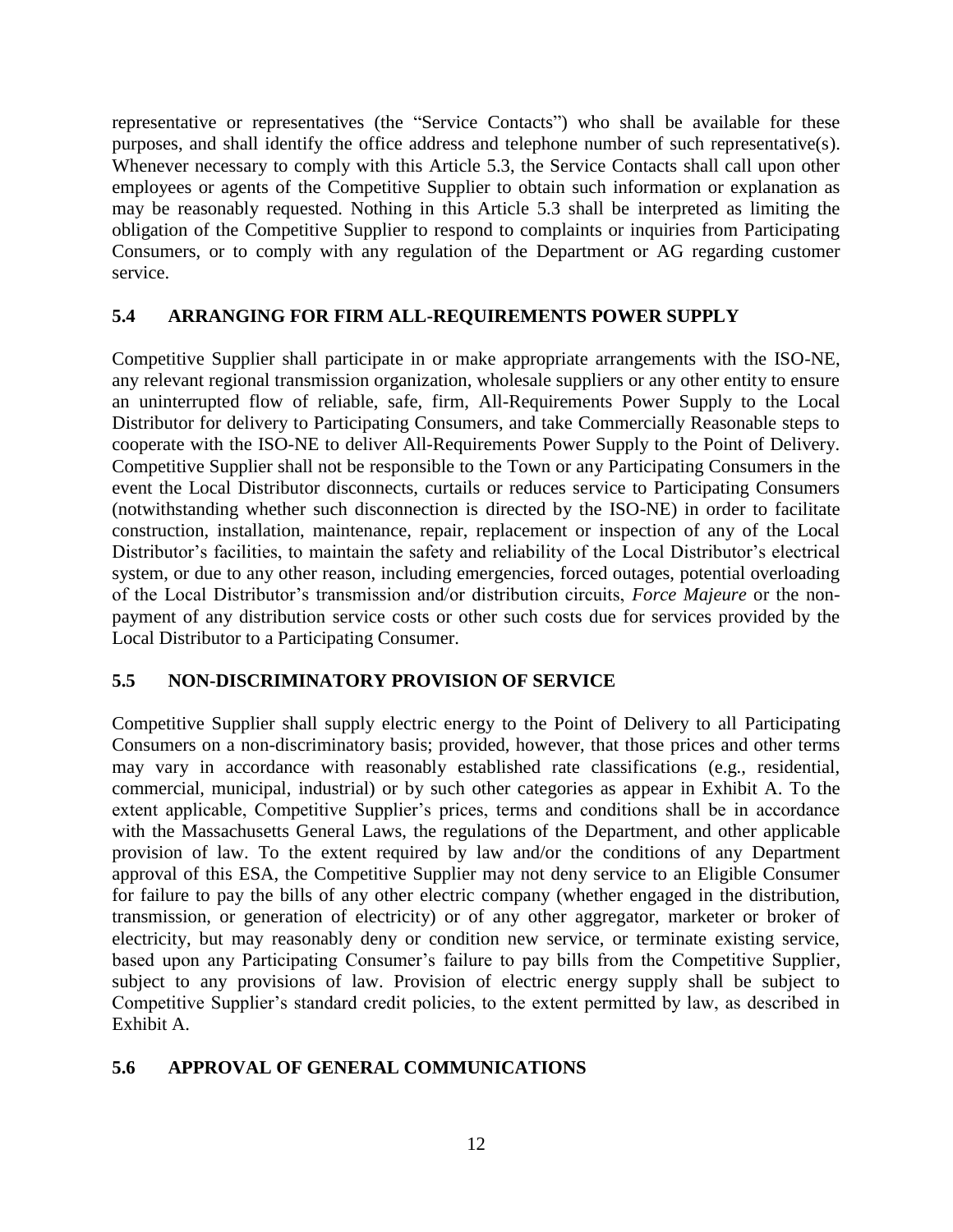Competitive Supplier shall cooperate with the Town in the drafting and sending of messages and information to Eligible Consumers concerning the Program or any matter arising under or related to this ESA. Prior to sending any direct mail, advertising, solicitation, bill insert, electronic mail, or other similar written or electronic communication (collectively, "General Communications") to Participating Consumers (but excluding individually drafted or tailored communications responding to the specific complaint or circumstance of an individual consumer), Competitive Supplier shall provide a copy of such General Communication to the Town for its review to determine whether it is consistent with the purposes and goals of the Town. The Town shall have the right to disapprove such General Communications and suggest revisions if it finds the communication inconsistent with the purposes and goals of the Town, factually inaccurate or likely to mislead; provided, however: (i) that the communication shall be deemed approved if the Town fails to respond within seven (7) calendar days (not including weekends and holidays); and (ii) that no approval shall be necessary for any communication (a) regarding any emergency situation involving any risk to the public health, safety or welfare; (b) which has been approved by the Department, the DOER, or any other Governmental Authority; or (c) in the nature of routine monthly or periodic bills, or collection notices, except that any bill insert or message included at the bottom of such bill not within the scope of (a) or (b) above shall require approval. If the Town objects to any General Communication on the grounds it is inconsistent with the purposes and goals of the Town, the Competitive Supplier, after consultation as provided in this Article 5.6, may nevertheless elect to send such General Communication provided that it: (i) clearly indicates on such mailing that it has not been endorsed by the Town, (ii) has previously provided all Participating Consumers a meaningful chance to opt not to receive such General Communications, (iii) has stated in connection with such chance to opt not to receive such communications that "the Town wants to protect Eligible Consumers from receiving marketing materials if you do not wish to do so," and (iv) has otherwise sought input from the Town as to the means by which Eligible Consumers are given a chance to remove their names from any list which may receive General Communications. The Town may reject or exclude any proposed General Communication that, in its reasonable judgment, is contrary to the interests and objectives of the Program or the Town.

#### **5.7 COMMUNICATION OF INSERTS AND MESSAGES**

Competitive Supplier agrees that if it communicates with Participating Consumers directly, and unless prevented for regulatory or other such reasons from doing so, it shall allow the Town to include no less than three (3) inserts per year into such communications, provided that the Town pays the cost of printing and reproducing such insert and any incremental postage or handling costs the Competitive Supplier may incur as a result of including such insert. Competitive Supplier shall have the right to disapprove any such inserts provided by the Town for inclusion in the General Communications (except for those pertaining to the Town's demand-side management, energy efficiency programs and technology, and renewable energy programs, if applicable) and suggest revisions if it finds the communication inconsistent with its business interests, factually inaccurate or likely to mislead; provided, however: (i) that the communication shall be deemed approved if the Competitive Supplier fails to respond within seven (7) calendar days after receipt (not including weekends and holidays); and (ii) that no approval shall be necessary for any communication which has been ordered by the Department, the DOER, or any other Governmental Authority to be so communicated.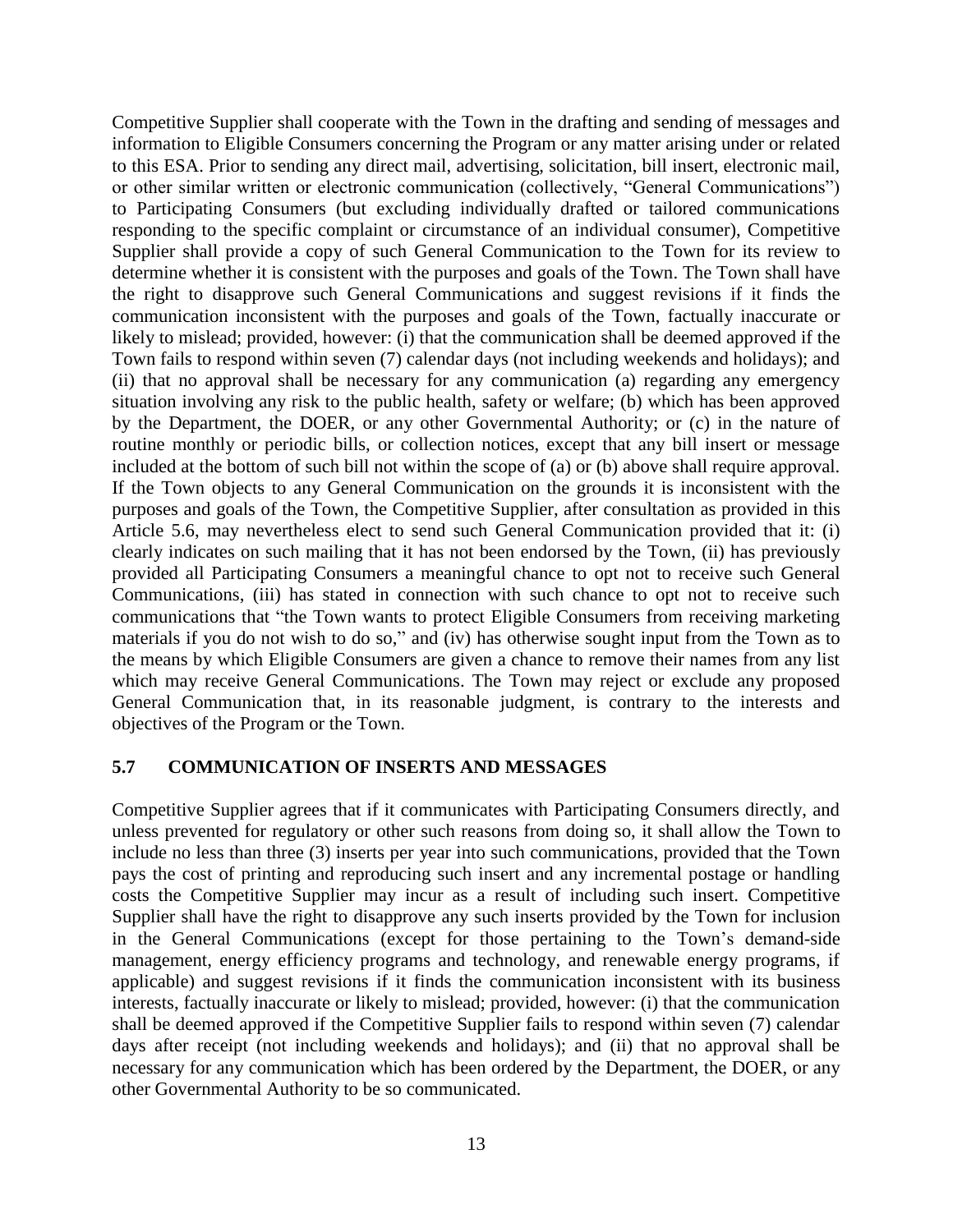### **5.8 PARTICIPATING CONSUMER LISTS**

To the extent not prohibited by any Governmental Rule or expressly by any Participating Consumer(s), the Competitive Supplier shall, upon request of the Town, provide a list of the Participating Consumers being served by the Competitive Supplier, including such reasonable, identifying and aggregate consumption information as the Town may also request to the extent such information is available to Competitive Supplier. Competitive Supplier shall provide such Participating Consumer lists in an electronic format reasonably acceptable to both Parties and with no more frequency than once a month.

## **5.9 COMPLIANCE WITH LAWS**

The Parties shall promptly and fully comply with all existing and future Governmental Rules of all Governmental Authorities having jurisdiction over the activities covered by this ESA.

## **5.10 CONSENT**

Whenever performance of an obligation of any Party hereto requires the consent or approval of any Governmental Authority, such Party shall make Commercially Reasonable efforts to obtain such consent or approval. In the event the Competitive Supplier requests the Town's assistance in obtaining such consent or approval and the Town anticipates that it will incur costs in fulfilling the Competitive Supplier's request, it shall give the Competitive Supplier an estimate of such costs. Upon receiving the estimate, Competitive Supplier shall determine whether it will continue to request the Town's assistance, and if so, the Competitive Supplier shall reimburse the Town for all costs, up to the estimated dollar amount, reasonably incurred by the Town in connection with such efforts.

# **ARTICLE 6 ROLE OF THE TOWN**

Under this ESA, the Town shall not actually receive, take title to, or be liable for the supply or delivery of All-Requirements Power Supply in any manner whatsoever. The Parties specifically agree that the role of the Town is to i) set the terms and conditions under which All-Requirements Power Supply will be provided by the Competitive Supplier under this ESA and to ensure that the Competitive Supplier complies with those terms and conditions, and ii) act as agent for Eligible Consumers with respect to the matters addressed in this ESA. It is the sole obligation of the Competitive Supplier to arrange for delivery of All-Requirements Power Supply to Participating Consumers. The Parties agree that Town is not a "distribution company", "electric company", "generation company" or "transmission company" within the meaning of M.G.L. c. 164, § 1 as a result of this ESA, unless a court, the Department, or other lawful authority shall adjudicate to the contrary; provided, however, that the Town may be considered to be operating a municipal load aggregation plan pursuant to M.G.L. c. 164, § 134. The Competitive Supplier hereby agrees that it will take no action that would make the Town liable to any Participating Consumer due to any act or failure to act on the part of the Competitive Supplier relating to the delivery or supply of All-Requirements Power Supply.

# **ARTICLE 7 PRICES AND SERVICES; BILLING**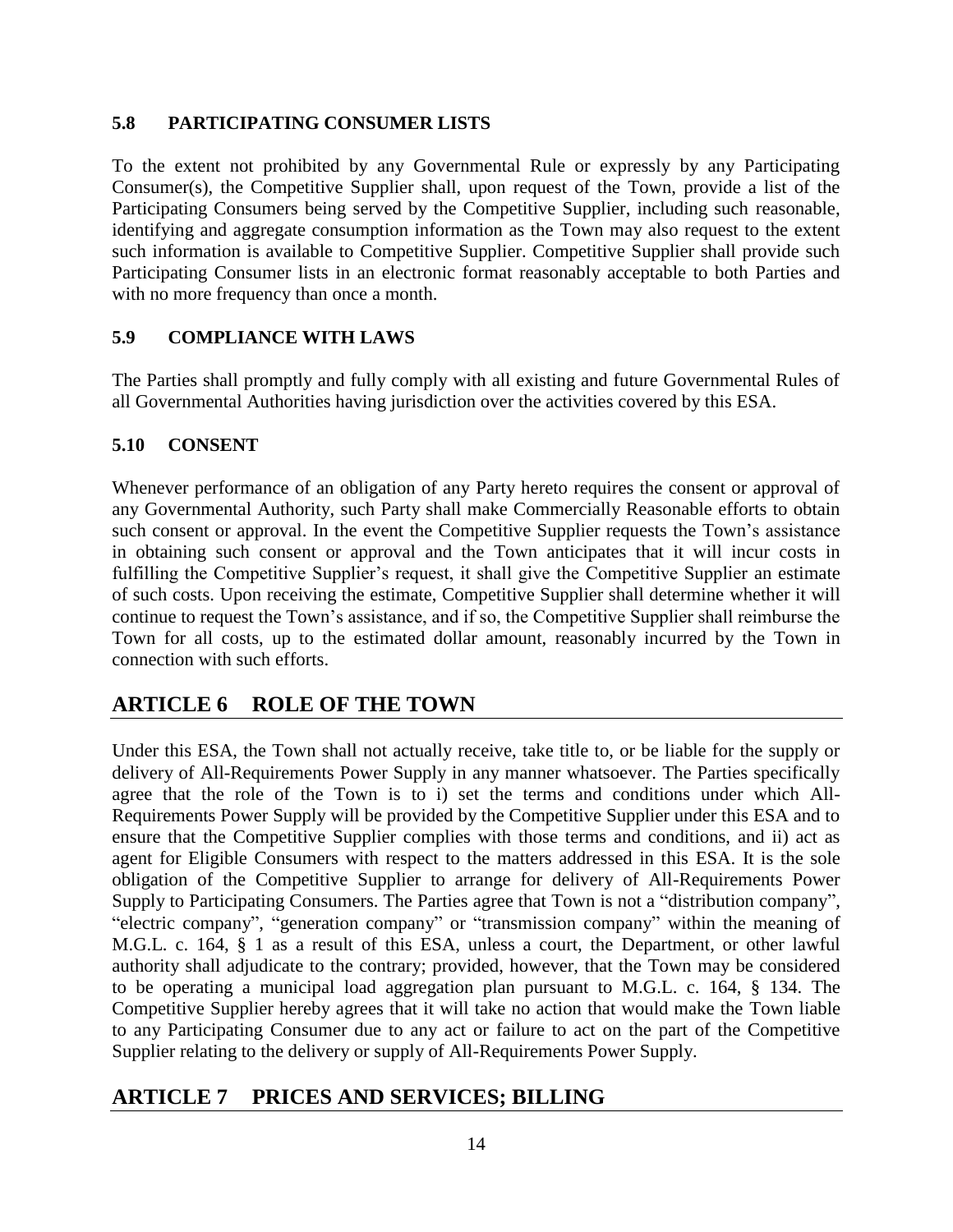### **7.1 SCHEDULE OF PRICES AND TERMS**

Competitive Supplier agrees to provide All-Requirements Power Supply and other related services as expressly set forth herein in accordance with the prices and terms included in Exhibit A to this ESA, which Exhibit is hereby incorporated by reference into this ESA.

### **7.2 OBLIGATION TO SERVE**

As between the Parties, Competitive Supplier has the sole obligation to obtain sources of supply, whether from generating facilities owned or controlled by its affiliates, through bilateral transactions, or the market, as may be necessary to provide All-Requirements Power Supply for all of the Participating Consumers under the Program. Competitive Supplier, except as explicitly limited by the terms included in Exhibit A, shall be obligated to accept all Participating Consumers, regardless of their location or energy needs, subject to Competitive Supplier's standard credit policies (to the extent permitted by law), Article 5.5 hereof, Exhibit A hereof and the terms of any approval or other order of the Department with respect to this ESA.

### **7.3 METERING**

In accordance with the Local Distributor's Terms and Conditions for Competitive Suppliers Sections 3B(6) and 7A, the Local Distributor will be responsible for any metering which may be required to bill Participating Consumers.

### **7.4 TERMS AND CONDITIONS PERTAINING TO INDIVIDUAL ACCOUNT SERVICE**

### **7.4.1 Title**

Title to All-Requirements Power Supply will transfer from Competitive Supplier to Participating Consumers at the Point of Sale. In accordance with the Local Distributor's Terms and Conditions for Competitive Suppliers (M.D.P.U. No. 314) the Competitive Supplier will be responsible for any and all losses incurred on the local network transmission systems and distribution systems, as determined by the Local Distributor.

### **7.4.2 Billing and Payment**

Unless otherwise specified in an Exhibit to this ESA, all billing under this ESA shall be based on the meter readings of each Participating Consumer's meter(s) performed by the Local Distributor. Competitive Supplier shall, or shall cause the Local Distributor or any other entity, to prepare and mail bills to Participating Consumers monthly. If the Competitive Supplier arranges for the Local Distributor to perform billing services, the Competitive Supplier shall adopt the billing and payment terms offered by the Local Distributor to its Eligible Consumers on Basic Service unless the Competitive Supplier and Local Distributor otherwise agree. Any over-charge or under-charge will be accounted for in the next billing period for which actual meter data is available, or in the event the Competitive Supplier arranges for the Local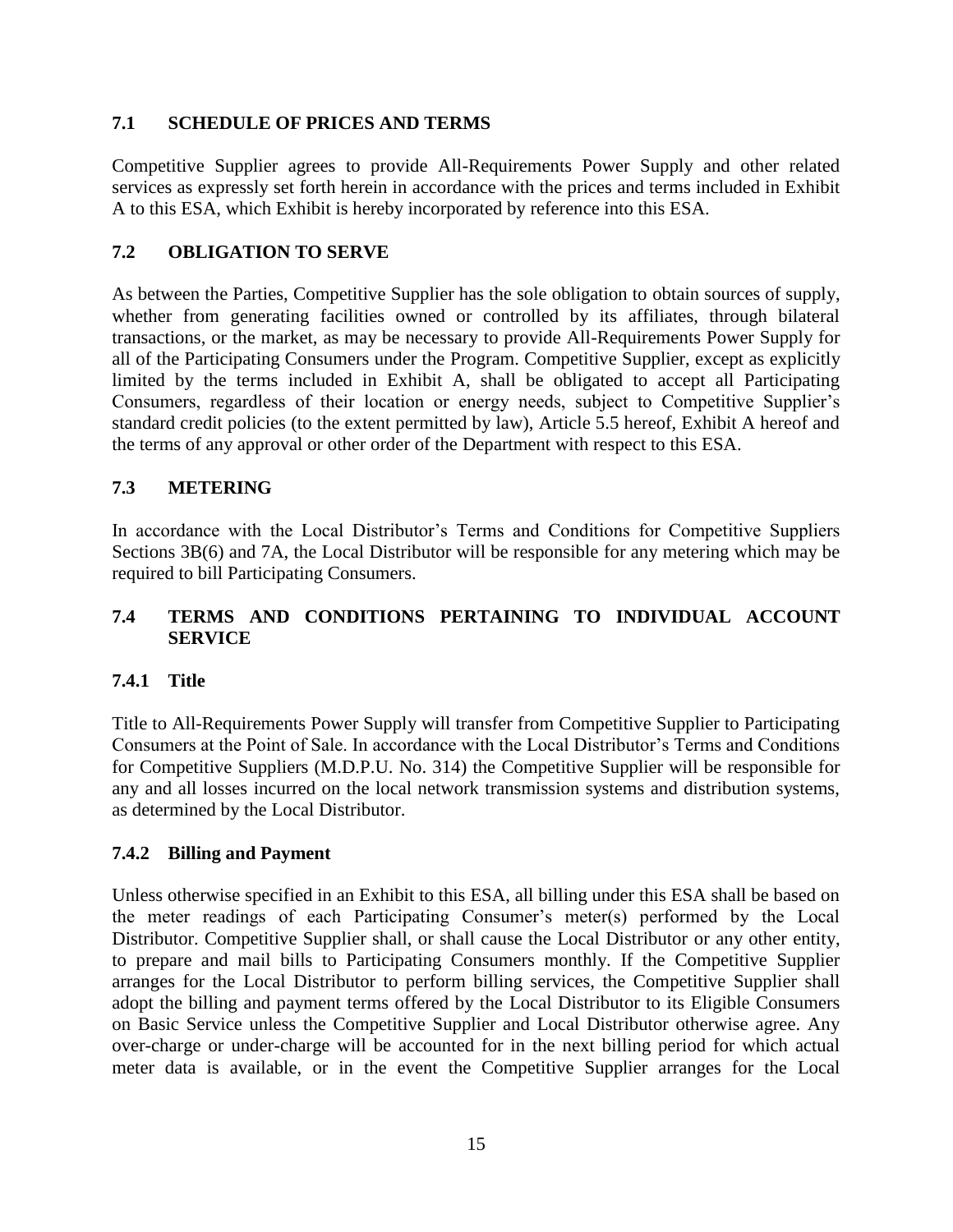Distributor to perform billing services, as performed by the Local Distributor pursuant to its tariff.

## **7.4.3 Regional and Local Transmission**

The prices quoted in Exhibit A do not include current and future charges for distribution service costs collected by the Local Distributor under its distribution service tariff or local transmission costs as may be imposed by the regional power pool, ISO-NE, or individual electric utilities that have FERC transmission tariffs. The Parties understand that these costs will be collected by the Local Distributor in the same manner that such local transmission and distribution costs are collected from Basic Service customers. If, in the future, Competitive Supplier becomes responsible for such distribution or transmission costs as a result of a determination by any Governmental Authority, Competitive Supplier shall be entitled to collect such costs from Participating Consumers.

## **7.4.4 Taxes**

All sales, gross receipts, excise or similar taxes imposed with respect to the sale or consumption of All-Requirements Power Supply shall be included on the Participating Consumer's bill and shall be remitted to the appropriate taxing authority by Competitive Supplier. Participating Consumers shall be responsible for all taxes (except for taxes on Competitive Supplier's income) associated with sales under the ESA. Participating Consumers shall be responsible for identifying and requesting any exemption from the collection of any tax by providing appropriate documentation to Competitive Supplier.

# **ARTICLE 8 RENEWABLE ENERGY PORTFOLIO STANDARD**

Competitive Supplier agrees that it will comply with the applicable provisions of M.G.L. c. 25A, § 11F, § 11 F1/2, and any regulations, orders or policies adopted pursuant thereto.

## **ARTICLE 9 SERVICE PROTECTIONS FOR RESIDENTIAL CONSUMERS**

Competitive Supplier agrees that it shall comply with the provisions of 220 C.M.R. 25.00, 27.00, 28.00 and 29.00, as applicable to Competitive Suppliers, and any amendments thereto, and any code of conduct or policies the Department may adopt in accordance with M.G.L. c. 164, § 1F(7). The Competitive Supplier shall, on or before November 2019, provide a written, detailed description of its billing and termination procedures, customer services, confidentiality and related practices and procedures for approval by the Town (which approval shall not be unreasonably withheld). Such written description shall also include the Competitive Supplier's plans for maintaining "service quality standards", as that phrase is used in § 1F(7); for complying with the "affirmative choice" requirements of  $\S$  1F(8); and for handling consumer complaints, including any arbitration procedures. If the Participating Consumer(s) so permit(s) to the extent such permission is required by law or the terms of any Department order with respect to this ESA, the Competitive Supplier agrees to provide notice to the Town of any consumer complaints received from a Participating Consumer, and to grant the Town the right to participate in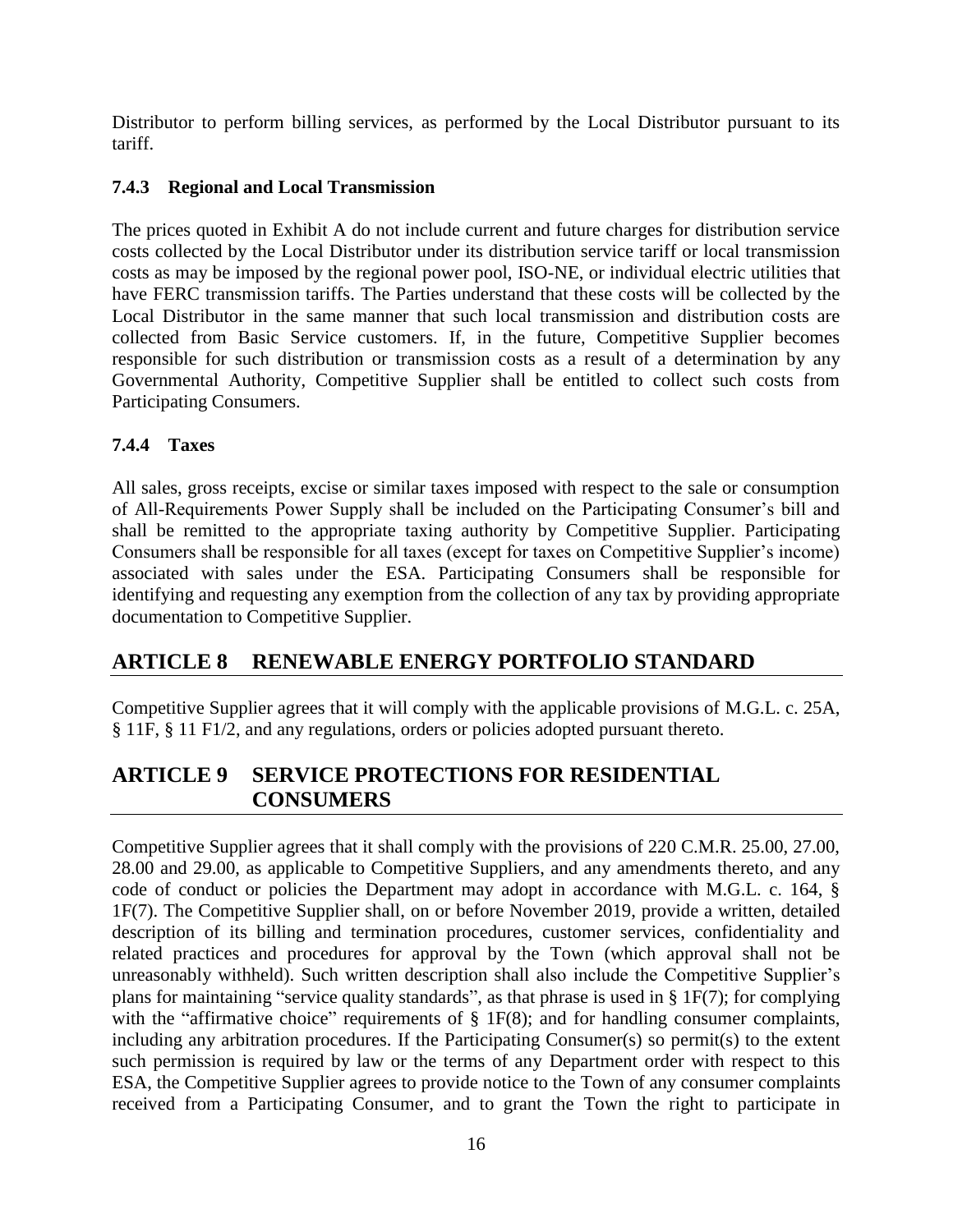resolution of the dispute, to the extent that such complaints relate directly to the Program, and to the extent permitted by Department regulations and other applicable law. The failure to timely submit such written description, or the submission of practices and procedures which materially fail to comply with Department regulations and policies, shall be deemed grounds for termination of this ESA, at the discretion of the Town after providing written notice of such failure to the Competitive Supplier and allowing the Competitive Supplier sixty (60) days to cure such failure.

In addition, and in accordance with M.G.L. c. 164,  $\S$  1F(2) and 220 CMR 11.05(2)(b)19, in the event of a dispute regarding an invoice or Competitive Supplier's service under this ESA, a Participating Consumer may contact the Department, which may refer the dispute to the Massachusetts Office for Dispute Resolution for mediation of such dispute, if the amount in dispute is greater than one hundred dollars (\$100.00) and the subject of the dispute is within the Department's statutory and regulatory authority.

# **ARTICLE 10 NON-DISCRIMINATION IN HIRING AND EMPLOYMENT**

Competitive Supplier agrees to conduct its operations and activities under this ESA in accordance with all applicable state and federal laws regarding non-discrimination in hiring and employment of employees.

## **ARTICLE 11 POWER SUPPLY INFORMATION AND ACCESS TO INFORMATION**

## **11.1 POWER SUPPLY INFORMATION**

### **11.1.1 Monthly Reporting**

**Monthly Commission/Usage Details Report (Exhibit B)** – Competitive Supplier shall provide the Town or its agent with a monthly report of usage details, to back up each commission payment made to the agent, which will contain:

### **Required Information**

- a. Aggregation Name
- b. Customer Name
- c. Load Zone (WCMA, NEMA, SEMA)
- d. Utility Name NGRID, Eversource East (Boston Ed), Eversource East (Commonwealth), Eversource West (WMECO), Unitil
- e. Rate Class Code (R1, R2, G1, G2 S1, etc) at time of billing
- f. Utility Acct#
- g. Service Account# (Eversource West only)
- h. Utility Meter# (Eversource and Unitil only)
- i. Inv#/Bill#
- j. Invoice Date (Period)
- k. Meter Read Cycle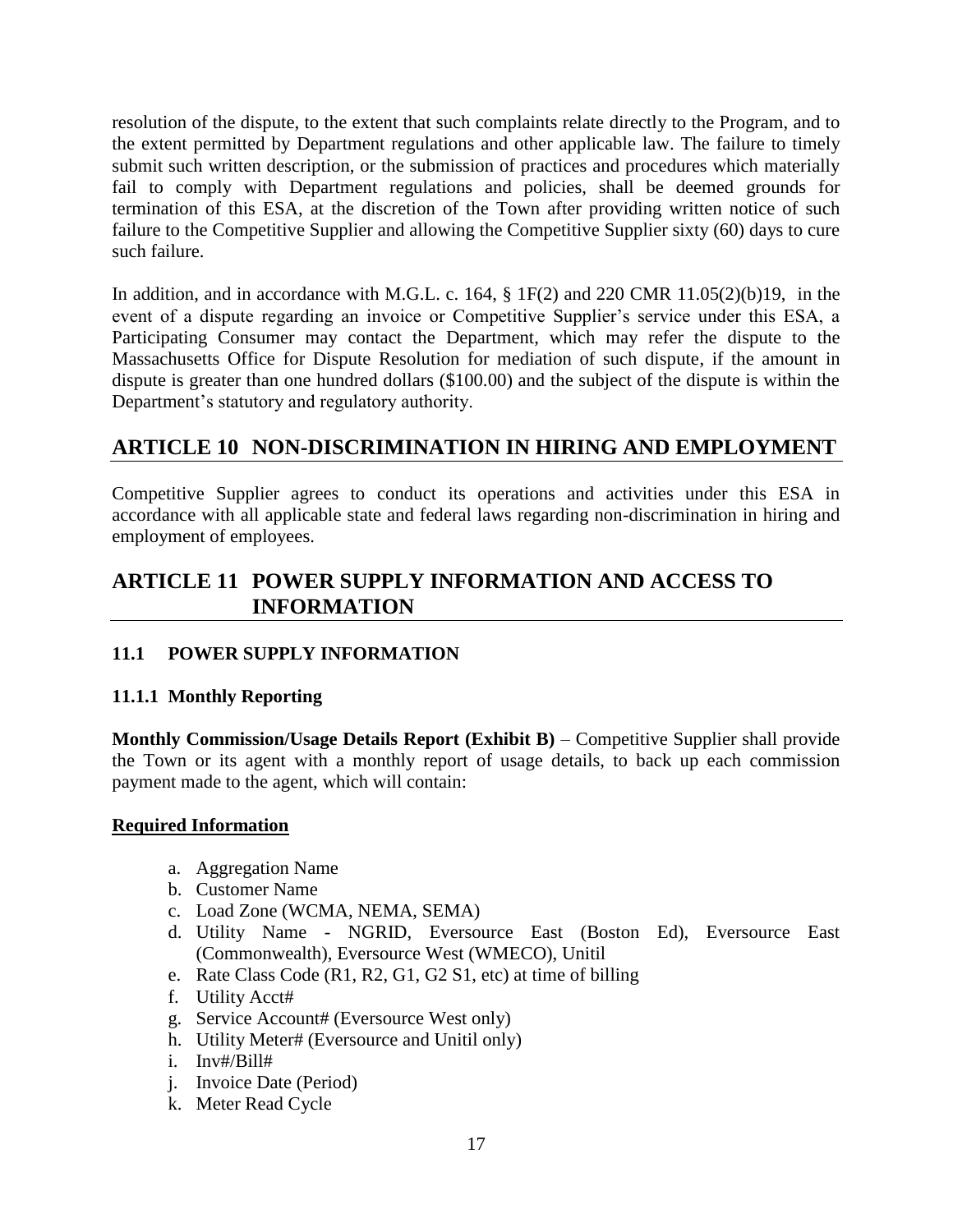- l. Monthly Usage From/Start Date
- m. Monthly Usage To/End Date
- n. # of kWh's Used
- o. Aggregation Rate (that the utility charged)
- p. Pay Date (Commission Period) (month/year)
- q. Payment/Commission (.001 x kWh)

### **Not Required but Can Be Helpful**

- r. Account Status (Enrolled, Active, Dropped, Cancelled)
- s. Invoice Type (Final Bill, Original, Estimate)
- t. Product Offered (Standard Fixed Rate or Optional Fixed Rate)

**Monthly Enrollment Report (Exhibit C)** – Competitive Supplier shall provide the Town or its agent with a monthly report of enrollment data broken down by Rate Code Classification (including additional breakout of R2 data; see tabs 3 and 4 of Exhibit C for further clarification) and by Load Zone for Industrial Accounts:

- a. Accounts Enrolled at Start of Month
- b. Number of Accounts that have Moved, Closed or Switched Competitive Supplier
- c. Number of Accounts that have Opted-Out
- d. Number of Accounts that have Opted-In
- e. Accounts Remaining at End of Month

The monthly reports will be due to the Town or its agent within five (5) business days following the close of each month. This information shall be provided in electronic format.

### **11.1.2 Consumer-Related Data**

On and after the Service Commencement Date, Competitive Supplier will maintain consumerrelated data in electronic form including utility account number, billing name, billing address, service address historical usage, demand, and ICAP data. Competitive Supplier will make such data available to the Town or its agent upon a Commercially Reasonable request by the Town or its agent.

### **11.1.3 Standard of Care**

Competitive Supplier shall use Commercially Reasonable practice in preparing and providing any information or data required under the ESA. To the extent that Competitive Supplier determines that any information or data provided hereunder is in error, it shall provide such information or data to the Town or its agent within a Commercially Reasonable time.

### **11.2 DISCLOSURE LABEL**

Within fifteen (15) days of the end of the quarter, Competitive Supplier shall present a copy of the current "Disclosure Label" required by the Department of all Competitive Suppliers to be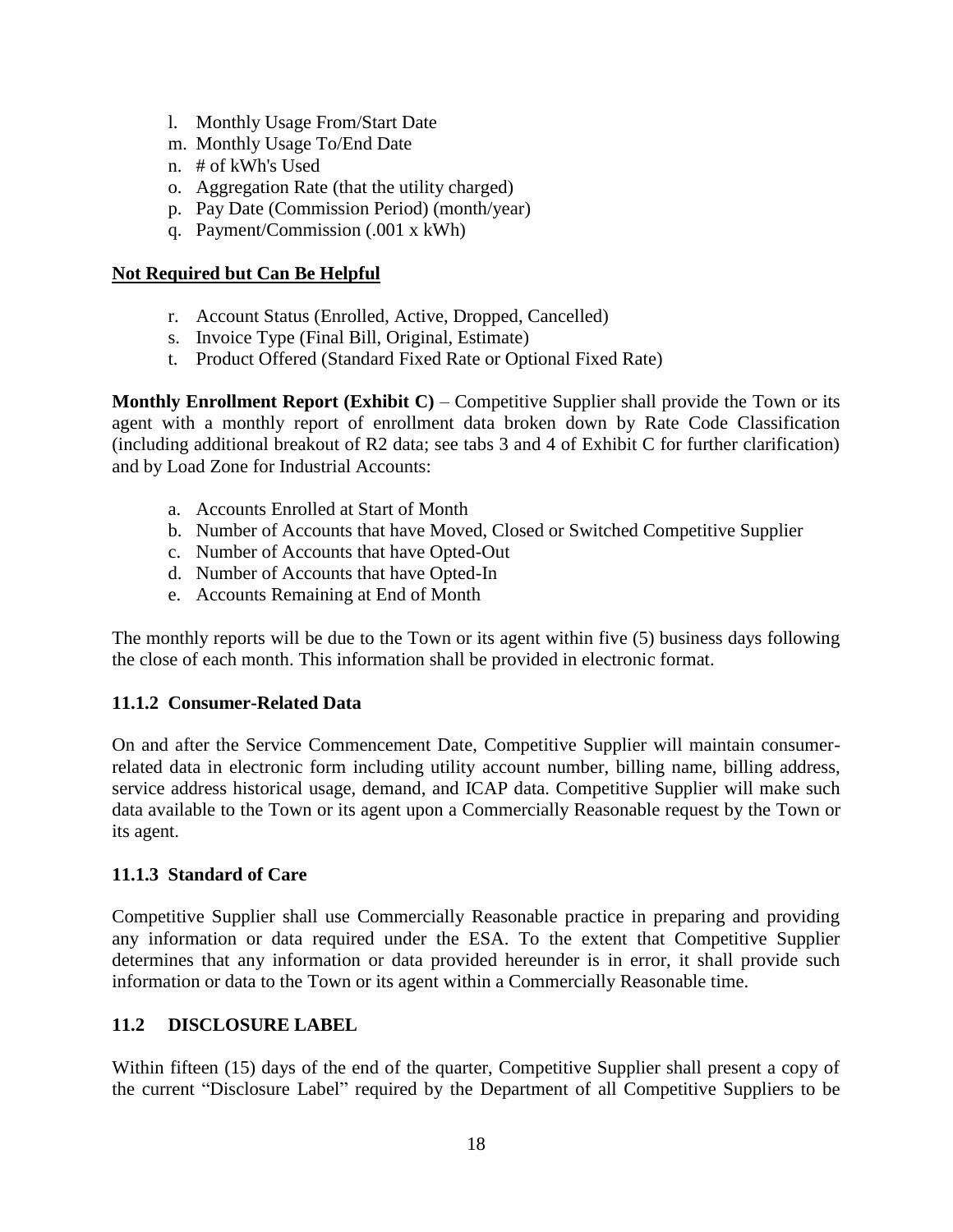disclosed to their Participating Consumers which includes information pertaining to Competitive Supplier's power supply and a reasonably detailed description of the sources of Competitive Supplier's power supply used to serve Participating Consumers pursuant to this ESA, except to the extent such disclosure would violate any confidentiality obligations of Competitive Supplier.

## **11.3 BOOKS AND RECORDS**

Competitive Supplier shall keep its books and records in accordance with any applicable regulations or guidelines of the Department, the FERC, and any other Governmental Authority. The Town will have access to any reports mandated by the Securities and Exchange Commission which are available on the Internet "EDGAR" system. Upon a Commercially Reasonable request by the Town and at the Town's expense, Competitive Supplier shall provide back-up for any charge under this ESA questioned by the Town.

## **11.4 COPIES OF REGULATORY REPORTS AND FILINGS**

Upon reasonable request, Competitive Supplier shall provide to the Town a copy of each public periodic or incident-related report or record relating to this ESA which it files with any Massachusetts or federal agency regulating rates, service, compliance with environmental laws, or compliance with affirmative action and equal opportunity requirements, unless the Competitive Supplier is required by law or regulation to keep such reports confidential. The Town shall treat any reports and/or filings received from Competitive Supplier as confidential information subject to the terms of Article 16. Competitive Supplier shall be reimbursed its reasonable costs of providing such copies.

# **ARTICLE 12 RESOLUTION OF DISPUTES; CHOICE OF LAW**

## **12.1 CHOICE OF LAW**

This ESA and the rights of the Parties shall be interpreted and determined in accordance with the laws of the Commonwealth of Massachusetts.

## **12.2 DISPUTE RESOLUTION**

Unless otherwise provided for in this ESA, the dispute resolution procedures of this Article 12.2 shall be the exclusive mechanism to resolve disputes arising under this ESA. The Parties agree to use their respective best efforts to resolve any dispute(s) that may arise regarding this ESA. Any dispute that arises under or with respect to this ESA that cannot be resolved shall in the first instance be the subject of informal negotiations between the Parties involved in the dispute. The dispute shall be considered to have arisen when one Party sends the other Party(ies) involved in the dispute a written notice of dispute. The period for informal negotiations shall be fourteen (14) days from receipt of the written notice of dispute unless such time is modified by written agreement of the Parties involved in the dispute. In the event that the parties involved in the dispute cannot resolve a dispute by informal negotiations, the Parties agree to submit the dispute to mediation. Within fourteen (14) days following the expiration of the time period for informal negotiations, the Parties shall propose and agree upon a neutral and otherwise qualified mediator.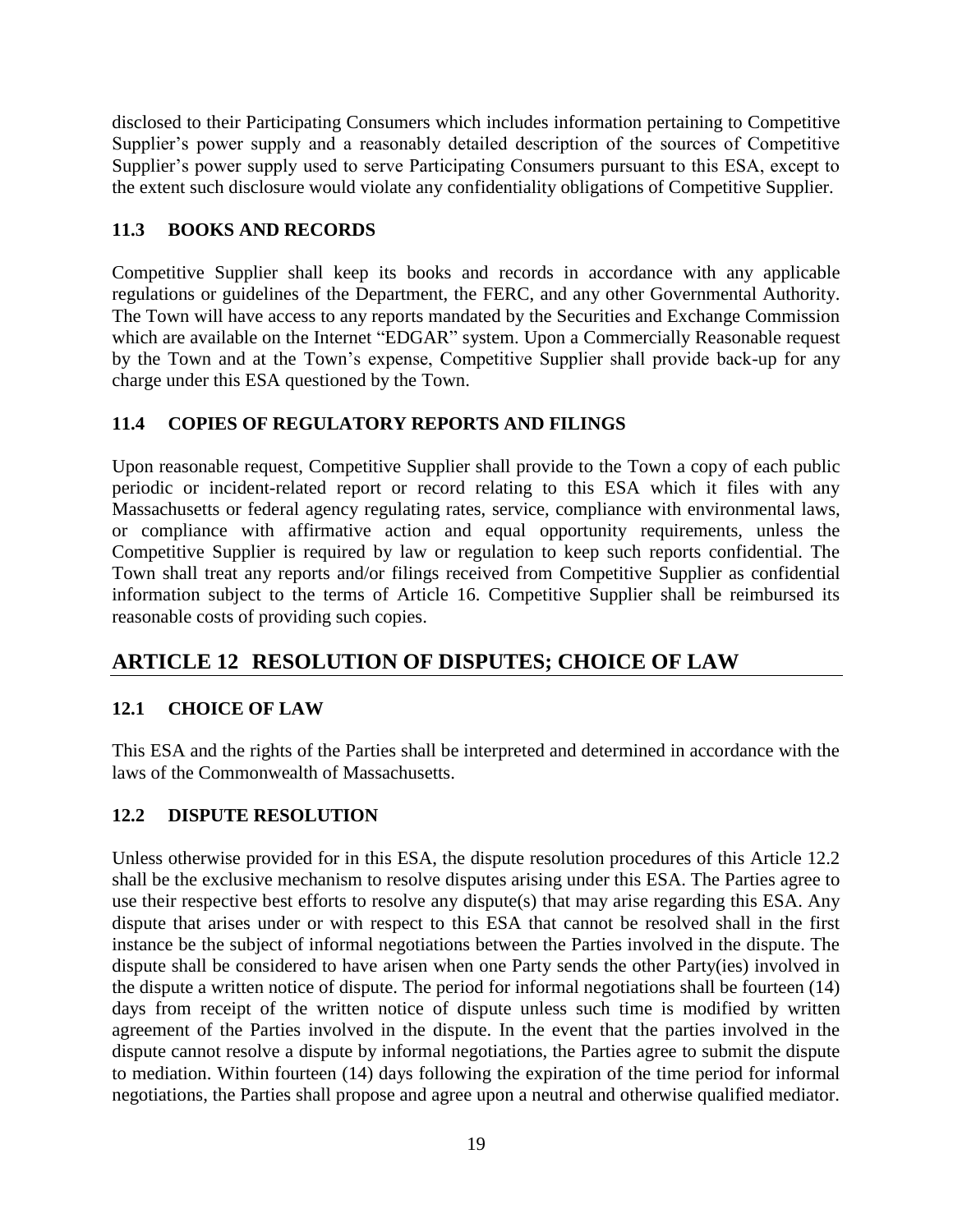In the event that the Parties fail to agree upon a mediator, the Parties shall request that the American Arbitration Association (AAA), Boston, Massachusetts, appoint a mediator and the mediation will be held in Boston, Massachusetts or other mutually agreed to venue. The period for mediation shall commence upon the appointment of the mediator and shall not exceed sixty (60) days, unless such time period is modified by written agreement of the Parties. The decision to continue mediation shall be in the sole discretion of each party involved in the dispute. The Parties will bear their own costs of the mediation. The mediator's fees shall be shared equally by all parties involved in the dispute.

In the event that the Parties cannot resolve a dispute by informal negotiations or mediation, the Parties agree to submit such dispute to arbitration and agree that the arbitration process provided for in this Article 12.2 shall be the exclusive means for resolving disputes which the Parties cannot otherwise resolve through informal negotiation or mediation as described above. Any arbitration hereunder shall be conducted under the Commercial Rules of the AAA as modified herein. Arbitration proceedings shall take place in Boston, Massachusetts, before a single arbitrator who shall be an attorney with at least 20 years of experience in the energy industry, to be jointly selected by the Parties. If the Parties fail to agree upon an arbitrator within thirty (30) days, then either Party may apply to the American Arbitration Association's office in Washington, D. C. to select the arbitrator who must be an attorney at least twenty (20) years of experience in the energy industry. Unless otherwise agreed by the Parties, the dispute must be submitted to the arbitrator for determination within ninety (90) days from the date the arbitrator is selected and the arbitrator shall render his or her decision within thirty (30) days after such submission. Each Party shall use its best efforts and cooperation in order that the dispute is fully submitted to the arbitrator within such ninety (90) day period. All arbitration proceedings shall be confidential. Neither Party shall disclose any information about the evidence produced by the other Party in the arbitration proceedings, except in the course of judicial, regulatory, or arbitration proceeding, or as may be demanded by government authority or otherwise required by law or the rules of a national securities exchange. Before making any disclosure permitted by the preceding sentence, a Party shall give the other Party reasonable advance written notice of the intended disclosure and an opportunity to prevent disclosure. In connection with any arbitration provisions hereunder, each Party shall have the right to take the depositions of individuals including any expert witness retained by the other Party. Additional discovery may be had where the arbitrator so orders, upon a showing of need. Each Party bears the burden of persuasion of any claim or counterclaim raised by that Party. The arbitration provisions of this ESA shall not prevent any Party from obtaining injunctive or other equitable relief from a court of competent jurisdiction to enforce the obligations for which such Party may obtain provisional relief pending a decision on the merits by the arbitrator. Each of the Parties hereby consents to the jurisdiction of Massachusetts courts for such purpose. The arbitrator shall apply Massachusetts law as required under Article 12.1 and shall have authority to award any remedy or relief that a court of the State of Massachusetts could grant in accordance with applicable law and the terms of this ESA, except that the arbitrator shall have no authority to award punitive damages. All attorney's fees and costs of the arbitration shall be borne by the Party incurring such costs or fees except that upon application by the Prevailing Party, the arbitration shall award the Prevailing Party its attorney's fees and expenses to be paid by the other Party. Prevailing Party shall be defined for purpose of this Article 12.2 as the party to which the arbitrator issues an award of monetary damages or otherwise determines substantially prevailed on the merits in the arbitration. Any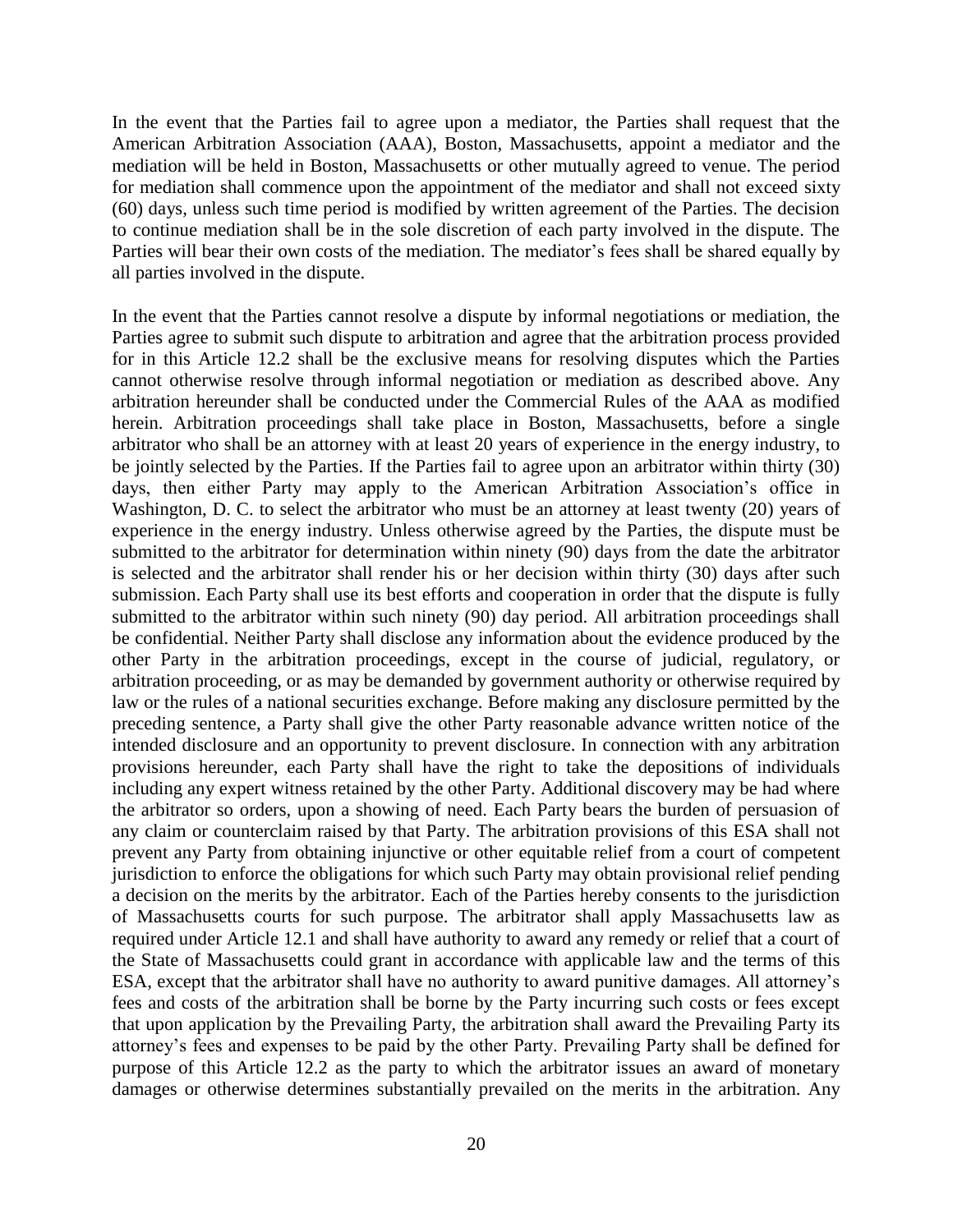arbitration award shall be accompanied by a written statement containing a summary of the issues in controversy, a description of the award, and an explanation of the reasons for the award. The arbitrator's award shall be final, binding and non-appealable and judgment may be entered upon such award by any court of competent jurisdiction.

# **ARTICLE 13 INDEMNIFICATION**

## **13.1 INDEMNIFICATION BY THE COMPETITIVE SUPPLIER**

Competitive Supplier shall indemnify, defend and hold harmless the Town ("Indemnified Party") and the Indemnified Party's officers, employees, agents, representatives and independent contractors, from and against any and all costs, claims, liabilities, damages, expenses (including reasonable attorneys' fees), causes of action, suits or judgments, incurred by, on behalf of or involving any one of the foregoing parties to the extent arising directly from or in connection with (i) any material breach by Competitive Supplier of its obligations, covenants, representations or warranties contained in this ESA and not resulting from the actions of the Local Distributor, the Town or its employees or agents, or (ii) Competitive Supplier's actions or omissions taken or made in connection with Competitive Supplier's performance of this ESA that were not Commercially Reasonable. Competitive Supplier further agrees, if requested by the Town, to investigate, handle, respond to, and defend any such claim, demand, or suit at its own expense arising under this Article 13.1.

## **13.2 NOTICE OF INDEMNIFICATION CLAIMS**

If the Town seeks indemnification pursuant to this Article 13.2, it shall notify Competitive Supplier of the existence of a claim, or potential claim as soon as practicable after learning of such claim, or potential claim, describing with reasonable particularity the circumstances giving rise to such claim. Upon written acknowledgment by the Competitive Supplier that it will assume the defense and indemnification of such claim, the Competitive Supplier may assert any defenses which are or would otherwise be available to the Town.

## **13.3 SURVIVAL**

Notwithstanding any provision contained herein, the provisions of this Article 13.3 shall survive the termination of this ESA for a period of three (3) years with respect to (i) any claims which occurred or arose prior to such termination and (ii) any losses occurring as a result of the termination.

## **13.4 DUTY TO MITIGATE**

All Parties agree that they have a duty to mitigate damages and covenant that they will use Commercially Reasonable efforts to minimize any damages they may incur as a result of any other Party's performance or non-performance of this ESA.

# **ARTICLE 14 REPRESENTATIONS AND WARRANTIES**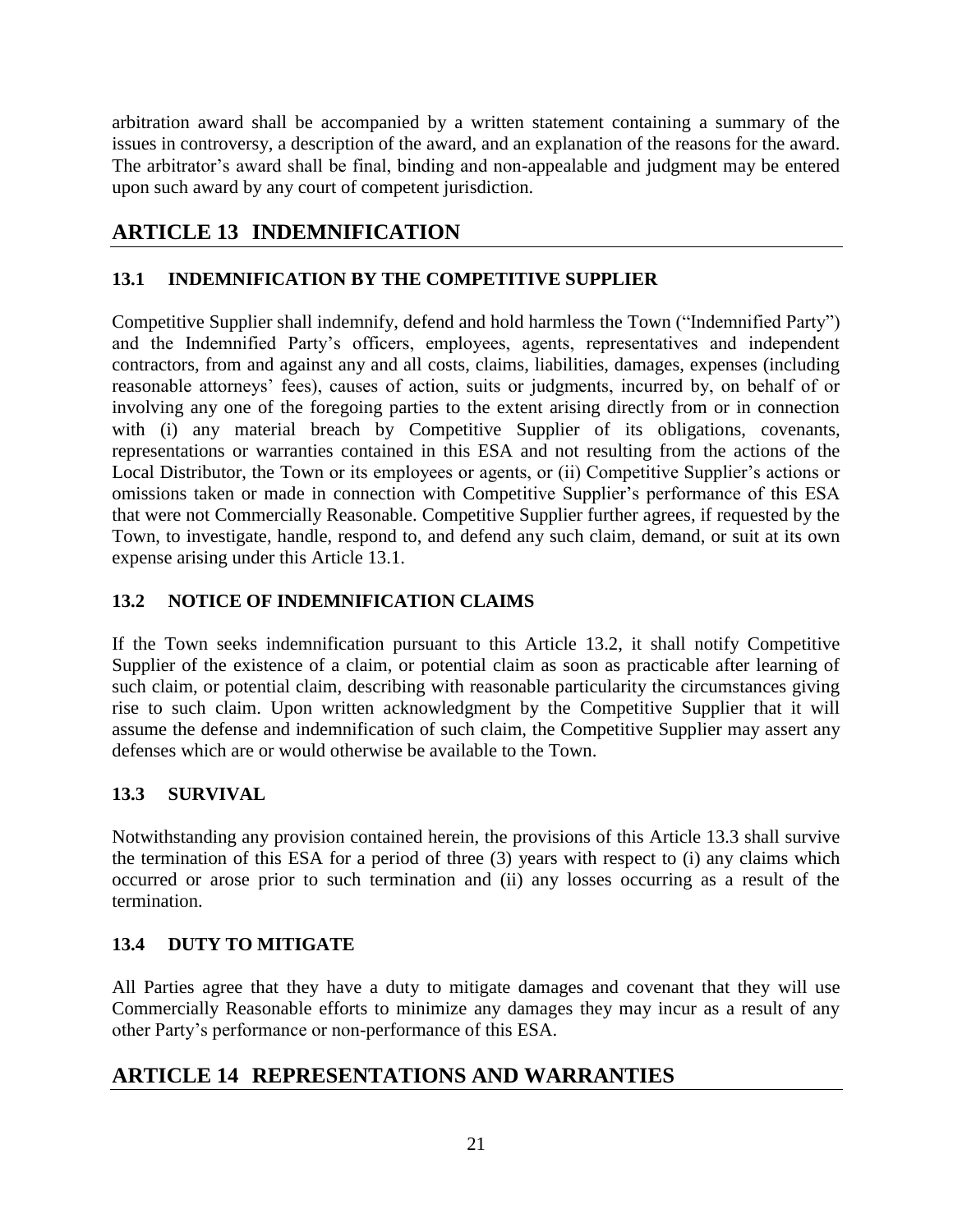### **14.1 BY THE COMPETITIVE SUPPLIER**

As a material inducement to entering into this ESA, the Competitive Supplier hereby represents and warrants to the Town as of the Effective Date of this ESA as follows:

- a) it is duly organized, validly existing and in good standing under the laws of the jurisdiction of its formation and is qualified to conduct its business in those jurisdictions necessary for it to perform its obligations under this ESA;
- b) it has all authorizations from any Governmental Authority necessary for it to legally perform its obligations under this ESA or will obtain such authorizations in a timely manner prior to when any performance by it requiring such authorization becomes due;
- c) the execution, delivery and performance of this ESA are within its powers, have been duly authorized by all necessary action and do not violate any of the terms or conditions in its governing documents or any contract to which it is a party or any Governmental Rule applicable to it;
- d) subject to the conditions set forth in Article 2.4, this ESA constitutes a legal, valid and binding obligation of the Competitive Supplier enforceable against it in accordance with its terms, and the Competitive Supplier has all rights such that it can and will perform its obligations to the Town in conformance with the terms and conditions of this ESA, subject to bankruptcy, insolvency, reorganization and other laws affecting creditor's rights generally and general principles of equity;
- e) no Bankruptcy is pending against it or to its knowledge threatened against it;
- f) none of the documents or other written information furnished by or on behalf of Competitive Supplier to the Town pursuant to this ESA, contains any untrue statement of a material fact or omits to state any material fact required to be stated therein or necessary to make the statements contained herein or therein, in the light of the circumstances in which they were made, not misleading; and
- g) all information furnished by Competitive Supplier in response to the Request for Proposals for competitive electric supply services is true and accurate.

### **14.2 BY THE TOWN**

As a material inducement to entering into this ESA, the Town hereby represents and warrants to Competitive Supplier as of the effective date of this ESA as follows:

- a) this ESA constitutes the legal, valid and binding obligation of the Town enforceable in accordance with its terms;
- b) the execution, delivery and performance of this ESA are within the Town's powers, have been or will be duly authorized by all necessary action;
- c) the Town has all authorizations from any Governmental Authority necessary for it to legally perform its obligations under this ESA or will obtain such authorizations in a timely manner prior to when any performance by it requiring such authorization becomes due;
- d) all Participating Consumers are bound as principals to this ESA; and
- e) no Bankruptcy is pending or threatened against the Town.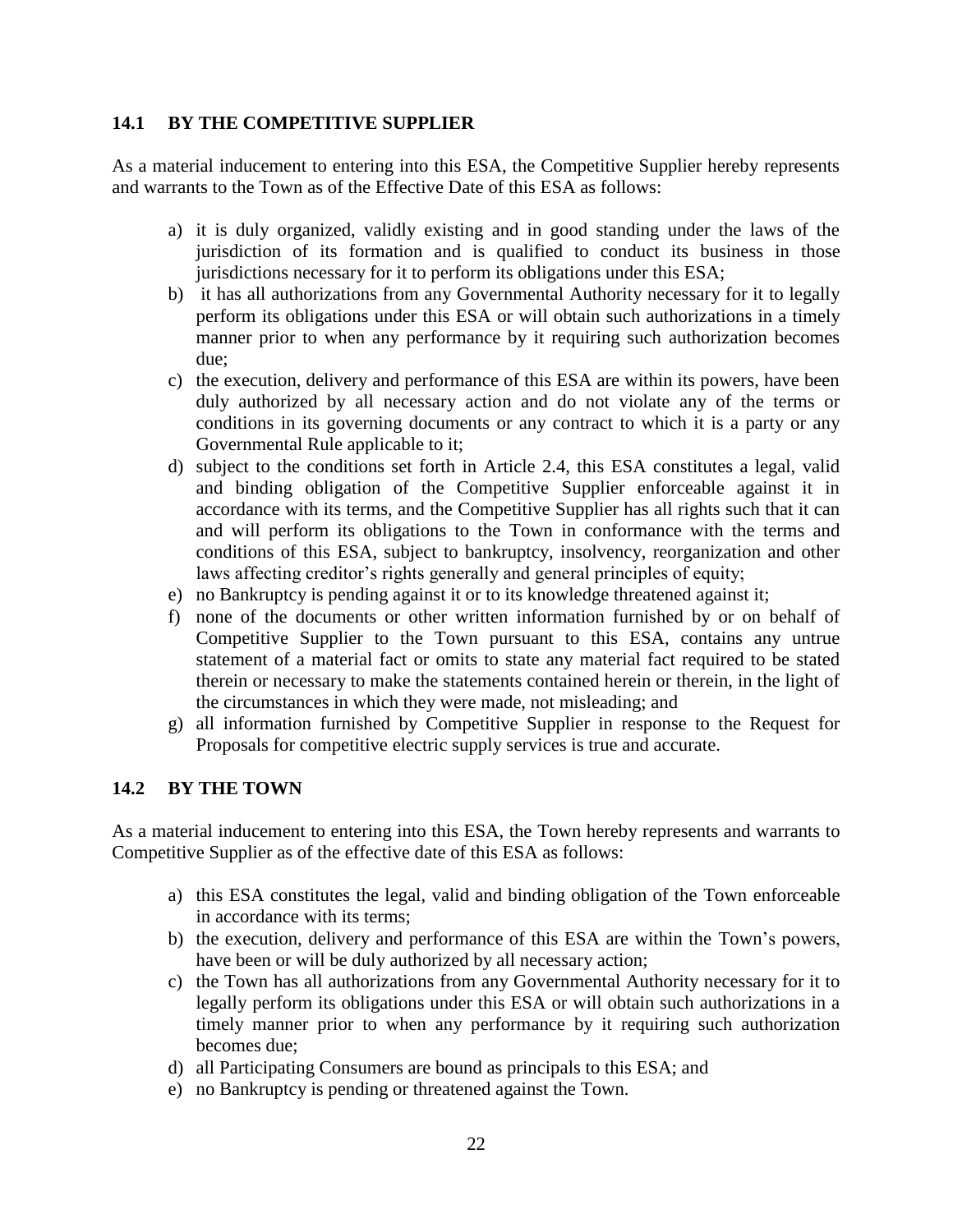## **ARTICLE 15 INSURANCE**

In order to help support the indemnifications provided in Article 13, and its other promises and covenants stated herein, Competitive Supplier shall secure and maintain, at its own expense, throughout the term of this ESA, comprehensive commercial general liability insurance of at least \$1,000,000 combined single limit and excess liability coverage of at least \$3,000,000 with insurers and with the Town named as additional insured. Competitive Supplier shall provide the Town with evidence, reasonably satisfactory to the Town, of its required insurance hereunder, upon request.

# **ARTICLE 16 CONFIDENTIALITY**

Competitive Supplier acknowledges that the Town is subject to public records laws, including without limitation, M.G.L. c. 4, § 7, cl. 26 and M.G.L. c. 66, § 10. To the extent not prohibited by such laws, each Party shall keep confidential, and shall not disseminate to any third party (other than such Party's affiliates or any third parties specified in Section 2.5 of this ESA) or use for any other purpose (except with written authorization, such authorization not to be unreasonably withheld), any information received from the other that is confidential or proprietary in nature unless legally compelled (by deposition, inquiry, request for production of documents, subpoena, civil investigative demand or similar process, or by order of a court or tribunal of competent jurisdiction, or in order to comply with applicable rules or requirements of any stock exchange, government department or agency or other Governmental Authority, or by requirements of any securities law or regulation or other Governmental Rule) or as necessary to enforce the terms of this ESA. The Party receiving confidential or proprietary information shall have no obligation with respect to such information which: (i) is or becomes generally available to the public other than as a result of disclosure by the receiving Party; (ii) was in its possession prior to disclosure hereunder and which was not acquired directly or, to the Party's knowledge, indirectly from the disclosing Party; (iii) was received from a non-party to this ESA who to the receiving Party's knowledge, was not subject to a confidentiality agreement or fiduciary obligation regarding information; (iv) was independently developed by the receiving Party without reference to the information.

Either Party may disclose the terms of this ESA to its affiliates, and to its and officers, directors, employees, attorneys, accountants and third party vendors as reasonably necessary to accommodate Competitive Supplier's provision of All-Requirements Power Supply or other performance pursuant to this ESA, and otherwise to entities that have executed a non-disclosure certificate or agreement in a form mutually acceptable to the Parties. This Article 16 shall survive the termination of this ESA for a period of two (2) years.

If either Party is compelled to disclose any confidential information of the other Party, such Party shall request that such disclosure be protected and maintained in confidence to the extent reasonable under the circumstances and use Commercially Reasonable efforts to protect or limit disclosure with respect to commercially sensitive terms. In addition, notwithstanding the public records laws referenced above, such Party shall provide the other Party with prompt notice of the requirement to disclose confidential information in order to enable the other Party to seek an appropriate protective order or other remedy, and such Party shall consult with the other Party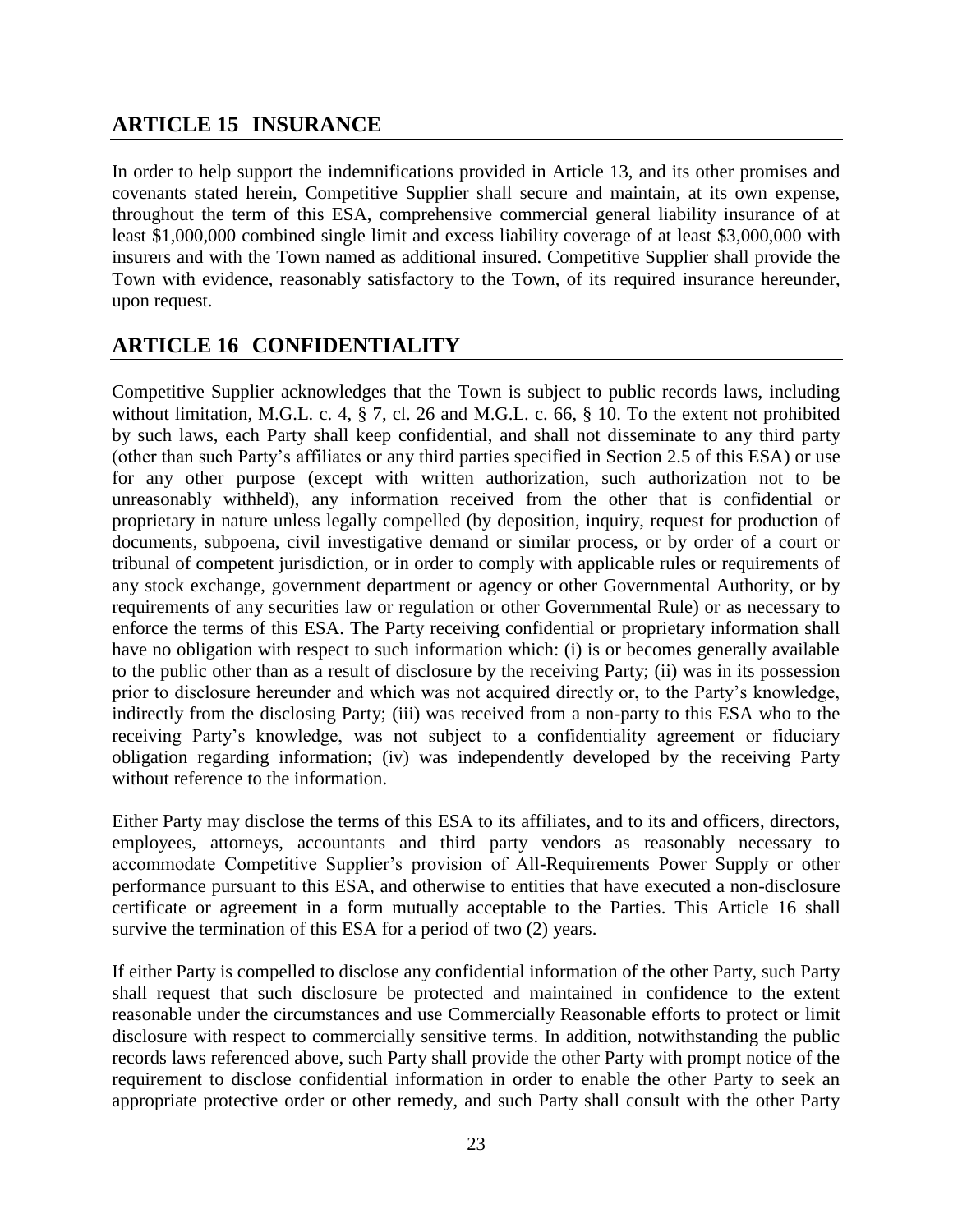with respect to the other Party taking steps to resolve the scope of any required disclosure. In the event the Competitive Supplier requests the Town's assistance in protecting the confidentiality of information and the Town anticipates that it will incur costs in fulfilling the Competitive Supplier's request, it shall give the Competitive Supplier an estimate of such costs. Upon receiving the estimate, Competitive Supplier shall determine if it continues to request the Town's assistance, and if so, the Competitive Supplier shall reimburse the Town for all costs, up to the estimated amount, reasonably incurred by the Town in connection with such efforts.

For the avoidance of doubt, the information related to this ESA that is considered confidential and proprietary in nature shall include the following:

- a) any account information related to the Participating Consumers including, without limitation, historic usage data, metering, and billing and payment information;
- b) any information regarding transactions entered into by Competitive Supplier and any third parties in connection with the provision of All-Requirements Power Supply;
- c) any list of Participating Consumers and Eligible Consumers;
- d) any information disclosed by a Party during any settlement discussions;
- e) Competitive Supplier's insurance certificates;
- f) any financial security instrument(s) provided by Competitive Supplier;
- g) any non-public information provided by Competitive Supplier; and
- h) any information which either Party should reasonably understand to be confidential and proprietary by virtue of the sensitive nature of the information.

# **ARTICLE 17 REGULATORY EVENT/NEW TAXES**

## **17.1 REGULATORY EVENT**

If a Regulatory Event occurs, the Parties shall use their best efforts to reform this ESA to give effect to the original intent of the Parties. If a Regulatory Event affects Competitive Supplier and Competitive Supplier incurs excess costs as a result thereof, such amount shall be allocated to and collected from Participating Consumers on a per kWh basis through applicable monthly invoice(s).

## **17.2 NEW TAXES**

If any New Taxes are imposed for which Competitive Supplier is responsible, the amount of such New Taxes shall be allocated to and collected from Participating Consumers through applicable monthly invoice(s).

# **ARTICLE 18 MISCELLANEOUS**

## **18.1 NO ASSIGNMENT WITHOUT PERMISSION**

Competitive Supplier shall not assign its rights and privileges under this ESA without the prior written approval of the Town. Such approval may be denied at the reasonable discretion of the Town if it determines that the proposed assignee does not have at least the same financial ability as the assigning Competitive Supplier. Notwithstanding the foregoing, the Town may not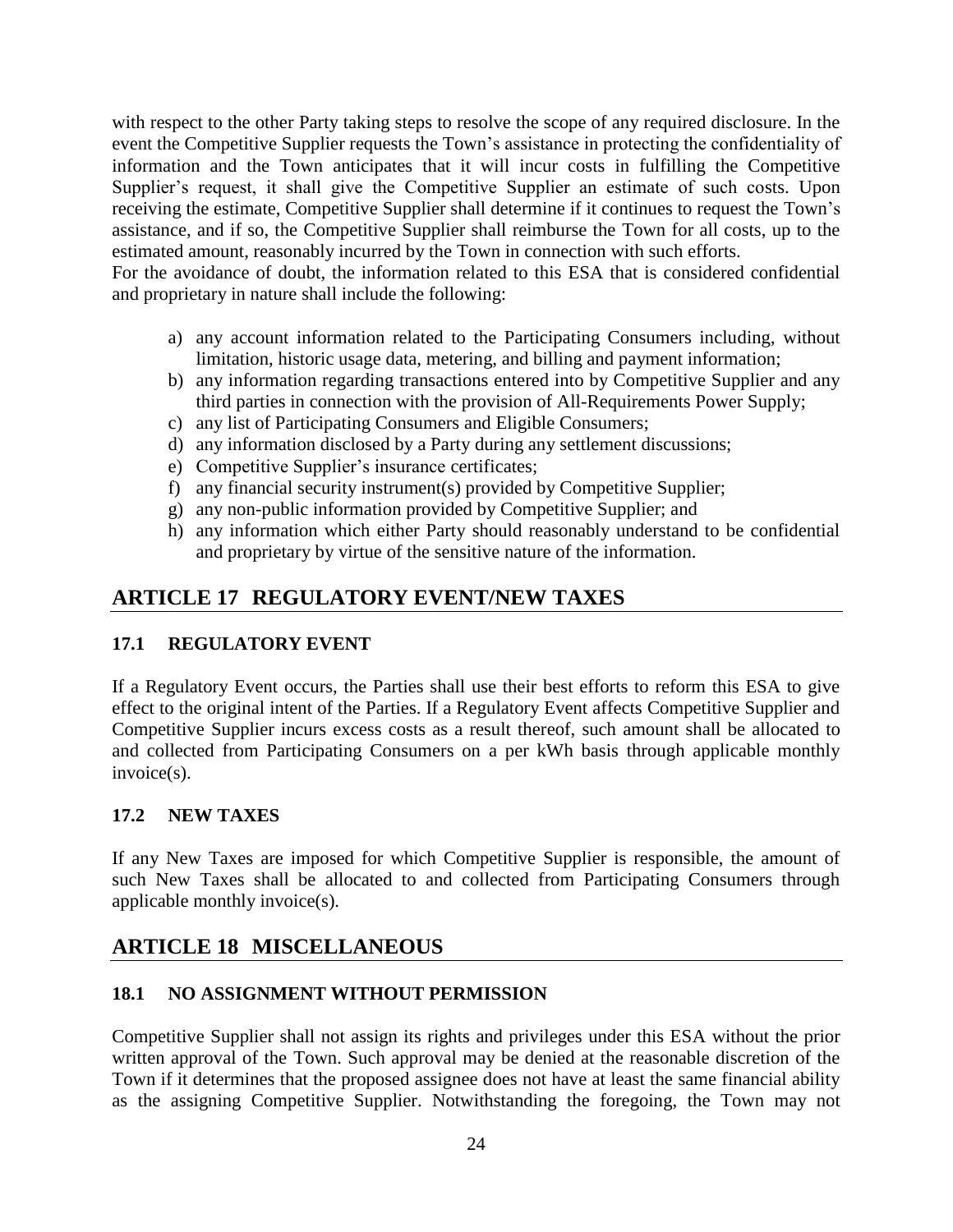unreasonably withhold its consent to an assignment to an affiliated entity under common control or management with Competitive Supplier or Competitive Supplier's corporate parent. Competitive Supplier's assignee shall agree in writing to be bound by the terms and conditions of this ESA. The Town may assign this ESA without the prior consent of Competitive Supplier provided that (i) the proposed assignee has at least the same financial ability as the Town, (ii) such assignment is in accordance with the Program approved by the Department, and (iii) such assignment would not in any way impair the rights and interests of Competitive Supplier under this ESA. The rights and obligations created by this ESA shall inure to the benefit of, and be binding upon, the successors and permitted assigns of, the respective Parties hereto.

## **18.2 DIRECT MARKETING**

Prior to the introduction of any new product or service which Competitive Supplier may wish to make available to Participating Consumers or other Eligible Consumers located within the Town, Competitive Supplier agrees to (i) give the Town written notice of such new product or service and (ii) subject to the entry into reasonable confidentiality terms to the extent permitted by law and mutually acceptable to the Parties, discuss with the Town the possible inclusion of such new product or service in this aggregation program. The Parties agree to negotiate in good faith the terms, conditions, and prices for such products and services which the Parties agree should be included in a Town aggregation program.

Competitive Supplier also agrees not to engage in any direct marketing to any Participating Consumer that relies upon Competitive Supplier's unique knowledge of, or access to, Participating Consumers gained as a result of this ESA. For the purposes of this provision, "direct marketing" shall include any telephone call, mailing, electronic mail, or other contact between the Competitive Supplier and the Consumer. Broad-based programs of the Competitive Supplier that do not rely on unique knowledge or access gained through this ESA will not constitute such "direct marketing."

### **18.3 NOTICES**

All notices, demands, requests, consents or other communications required or permitted to be given or made under this ESA shall be in writing and addressed to:

If to Competitive Supplier:

Stuart Ormsbee First Point Power, LLC 300 Jefferson Blvd, Suite 104 Warwick, RI 02888 (401) 267-4481 (phone) (877) 206-4855 (fax) sormsbee@firstpointpower.com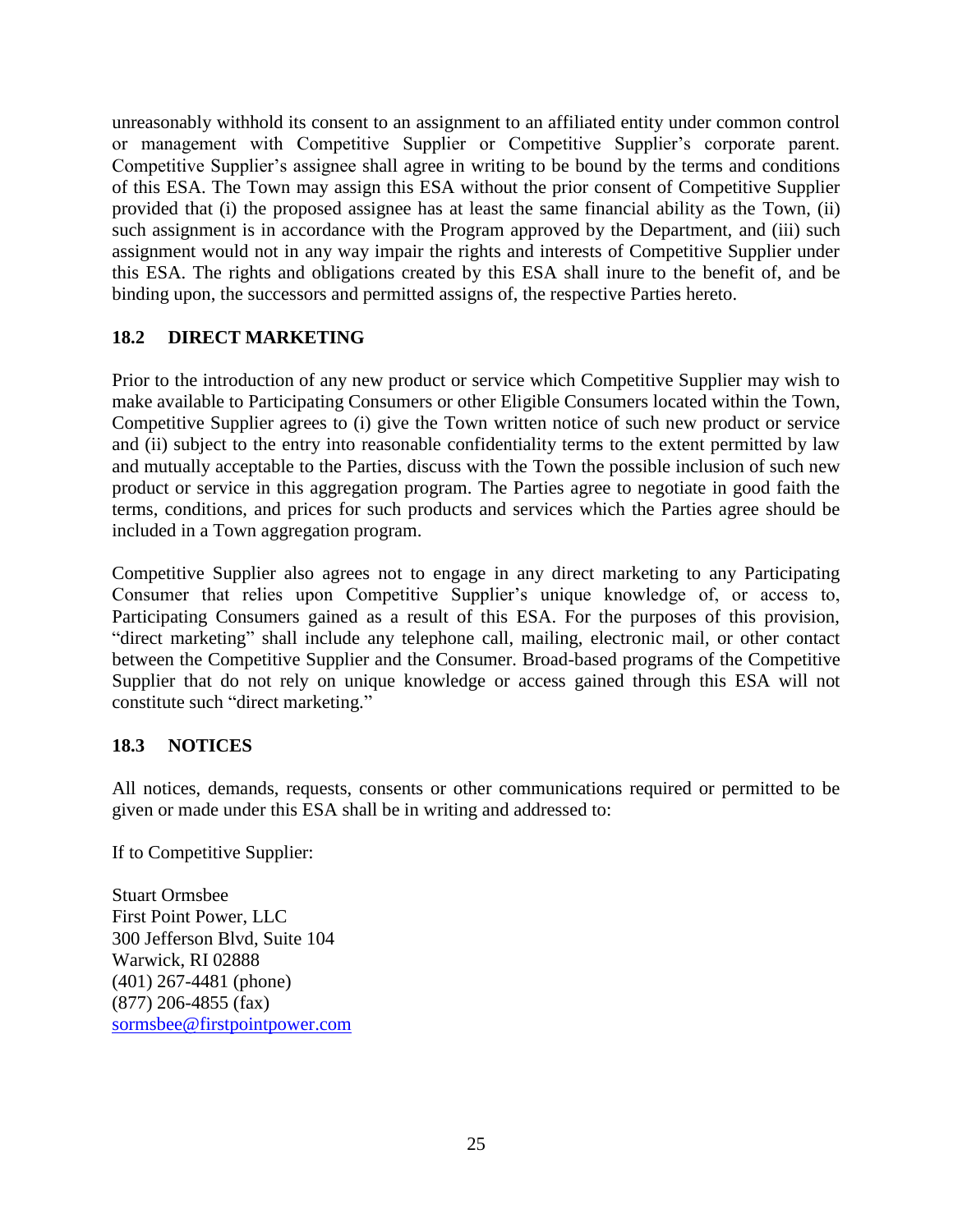If to Town: With a Copy To: Mr. Mark Cappadona Mr. Robert B. Hanson, Town Administrator Colonial Power Group, Inc. Town of Ashby 5 Mount Royal Avenue, Suite 5-350 895 Main Street Marlborough, Massachusetts 01752 Ashby, MA 01431 (508) 485-5858 (phone) (978) 386-2424 ext. 25 (508) 485-5854 (fax) mark@colonialpowergroup.com

Notices hereunder shall be deemed properly served (i) by hand delivery, on the day and at the time on which delivered to the intended recipient at the address set forth in this ESA; (ii) if sent by mail, on the third business day after the day on which deposited in the United States certified or registered mail, postage prepaid, return receipt requested, addressed to the intended recipient at its address set forth in this ESA; or (iii) if by Federal Express or other reputable express mail service, on the next business day after delivery to such express mail service, addressed to the intended recipient at its address set forth in this ESA. Any party may change its address and contact person for the purposes of this Article 18.3 by giving notice thereof in the manner required herein.

### **18.4 CHANGES IN EMERGENCY AND SERVICE CONTACT PERSONS**

In the event that the name or telephone number of any emergency or service contact for the Competitive Supplier changes, Competitive Supplier shall give prompt notice to the Town in the manner set forth in Article 18.3. In the event that the name or telephone number of any such contact person for the Town changes, prompt notice shall be given to the Competitive Supplier in the manner set forth in Article 18.3.

### **18.5 ENTIRE ESA; AMENDMENTS**

This ESA and the Related Documents constitute the entire agreement between the Parties hereto with respect to the subject matter hereof and supersedes all prior oral or written agreements and understandings between the Parties relating to the subject matter hereof. This ESA may only be amended or modified by a written instrument signed by all Parties hereto.

### **18.6** *FORCE MAJEURE*

If by reason of *Force Majeure* any Party is unable to carry out, either in whole or in part, its obligations herein contained, such Party shall not be deemed to be in default during the continuation of such inability, provided that: (i) the non-performing Party, within two (2) weeks after the occurrence of the *Force Majeure*, gives all other Parties hereto written notice describing the particulars of the occurrence; (ii) the suspension of performance be of no greater scope and of no longer duration than is required by the *Force Majeure*; (iii) no obligations of the Party which were to be performed prior to the occurrence causing the suspension of performance shall be excused as a result of the occurrence; and (iv) the non-performing Party shall use Commercially Reasonable efforts to remedy with all reasonable dispatch the cause or causes preventing it from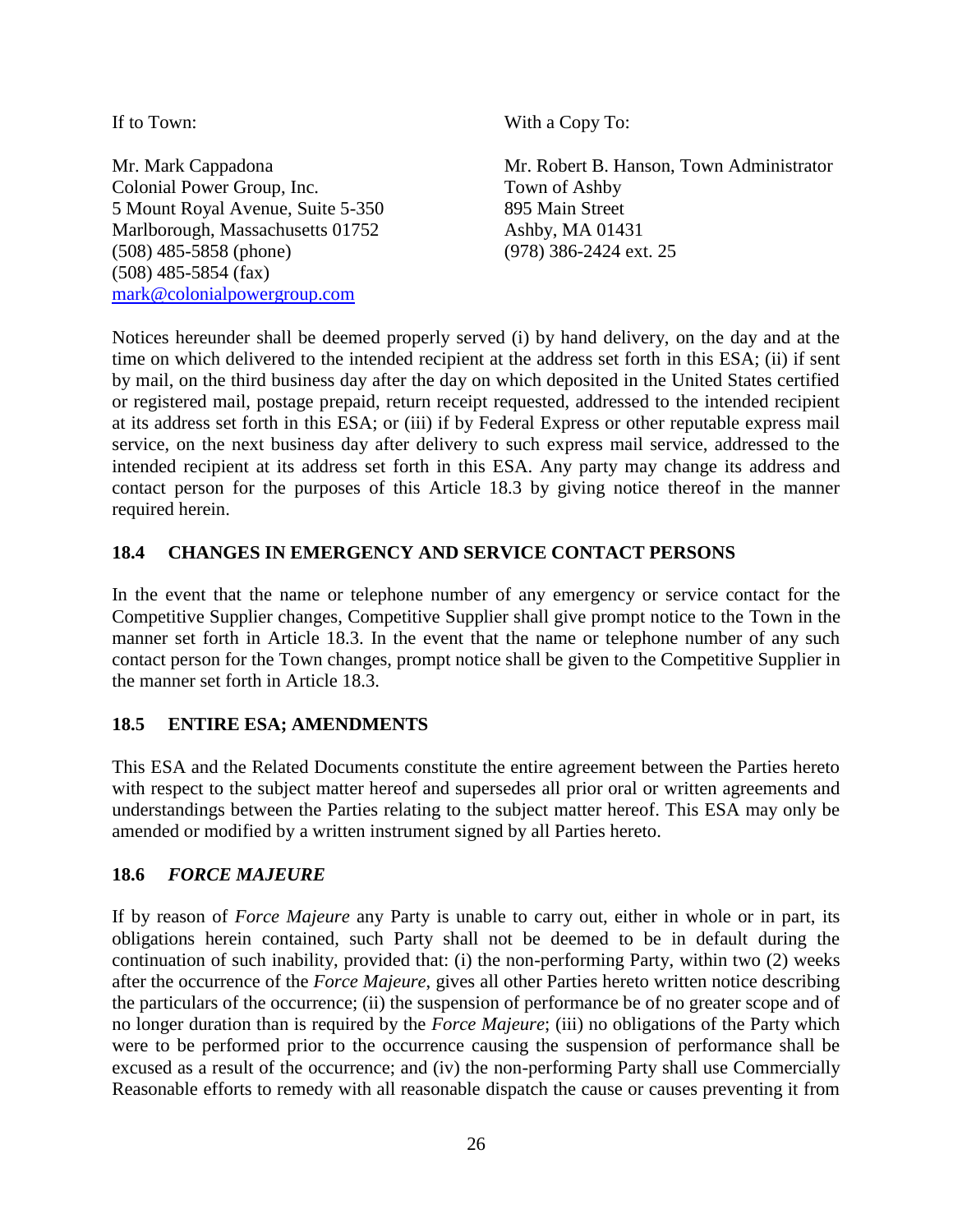carrying out its obligations. If any event of *Force Majeure* continues for a period of sixty (60) days or longer, either Party may terminate this ESA by sending the other Party a written notice as set forth in Article 4.2; *provided, however*, that the same shall not constitute a default under this ESA and shall not give rise to any damages.

## **18.7 EXPENSES**

Each Party hereto shall pay all expenses incurred by it in connection with its entering into this ESA, including without limitation, all of its attorneys' fees and expenses.

## **18.8 NO JOINT VENTURE**

Competitive Supplier will perform all services under this ESA as an independent contractor. Nothing herein contained shall be deemed to constitute any Party a partner, agent or legal representative of the other Party or to create a joint venture, partnership, agency or any relationship between the Parties. The obligations of the Town and the Competitive Supplier hereunder are individual and neither collective nor joint in nature.

## **18.9 JOINT WORK PRODUCT**

This ESA shall be considered the work product of all Parties hereto, and, therefore, no rule of strict construction shall be applied against either Party.

### **18.10 COUNTERPARTS**

This ESA may be executed in counterparts, each of which shall be deemed an original and all of which shall constitute a single agreement.

### **18.11 THIRD PARTIES**

The parties acknowledge that the Price for energy as described in Exhibit A includes a commission fee equal to \$0.001 (1 mil) per kWh of Participating Consumers' actual usage payable to CPG, the consultant hired by the Town to develop, implement, and administer the Program, as set forth in Exhibit A. The Competitive Supplier agrees to include this commission fee in the Price for energy and to make the monthly commission payments on behalf of Participating Consumers, and acknowledges this obligation as a material obligation of this ESA; provided however, that (i) this ESA remains in full force and effect, and (ii) the commission fee shall be paid fifteen (15) business days following the end of each month, based on prior month meter readings of each Participating Consumer's meter(s) performed by the Local Distributor. This provision shall be binding upon the Parties and all permitted assigns and other successorsin-interest of the Parties. Except as provided in this provision, there shall be no other third-party beneficiaries to this ESA.

### **18.12 WAIVER**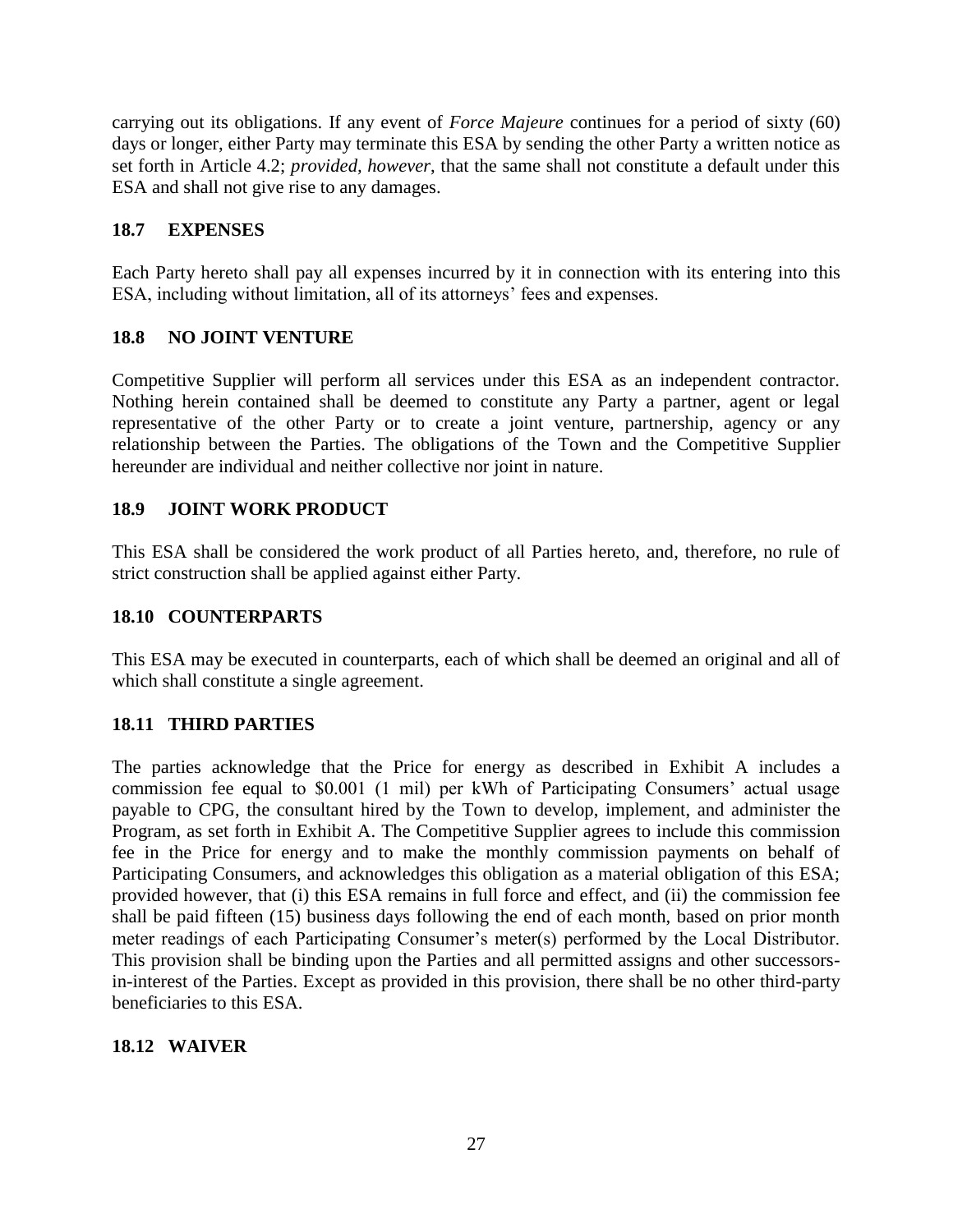No waiver by any Party hereto of any one or more defaults by any other Party in the performance of any provision of this ESA shall operate or be construed as a waiver of any future default, whether of like or different character. No failure on the part of any Party hereto to complain of any action or non-action on the part of any other Party, no matter how long the same may continue, shall be deemed to be a waiver of any right hereunder by the Party(ies) so failing. A waiver of any of the provisions of this ESA shall only be effective if made in writing and signed by the Party who is making such waiver.

### **18.13 CO-OPERATION**

Each Party acknowledges that this ESA must be approved by the Department and agree that they shall use Commercially Reasonable efforts to cooperate in seeking to secure such approval.

### **18.14 PLAN**

Competitive Supplier agrees that it has been provided with and had a reasonable opportunity to read the Plan. The Parties agree that the Plan, in the forms as it exists on the Effective Date of this ESA, is incorporated into this ESA by reference, and that it shall be construed harmoniously to the greatest practicable extent; notwithstanding the foregoing, in the event of any conflict between this ESA and the Plan, this ESA shall govern. The Town will provide Competitive Supplier with amendments to the Plan as they are adopted; provided, however, that such amendments are not incorporated into this ESA as a result of such adoption and shall not have any impact on Competitive Supplier's rights or obligations under this ESA. Any amendments hereto must be made in accordance with Article 18.5 of this ESA.

### **18.15 ADVERTISING LIMITATIONS**

Competitive Supplier agrees not to use the name of the Town, or make any reference to the Town in any advertising or other information to be distributed publicly for marketing or educational purposes, unless the Town expressly agrees to such usage. Any proposed use of the name of the Town must be submitted in writing for agreement and prior approval, which shall not be unreasonably withheld, consistent with Article 5.6 hereof. The Town acknowledges that the Competitive Supplier's corporate affiliates own the exclusive right to the trademarked logo and trade name used by Competitive Supplier. No right, license or interest in this trademark and/or trade name is granted to the Town hereunder, and the Town agrees that it shall not assert any right, license or interest with respect to such trademark and/or trade name.

### **18.16 PRESS RELEASES**

The Parties shall not issue a press release or make any public statement with respect to this ESA without the prior written agreement of the other Party with respect to the form, substance and timing thereof, except either Party may make any such press release or public statement when the releasing Party is advised by its legal counsel that such a press release or public statement is required by law, regulation or stock exchange rules, provided however, in such event, the Parties shall use their reasonably good faith efforts to agree as to the form, substance and timing of such release or statement.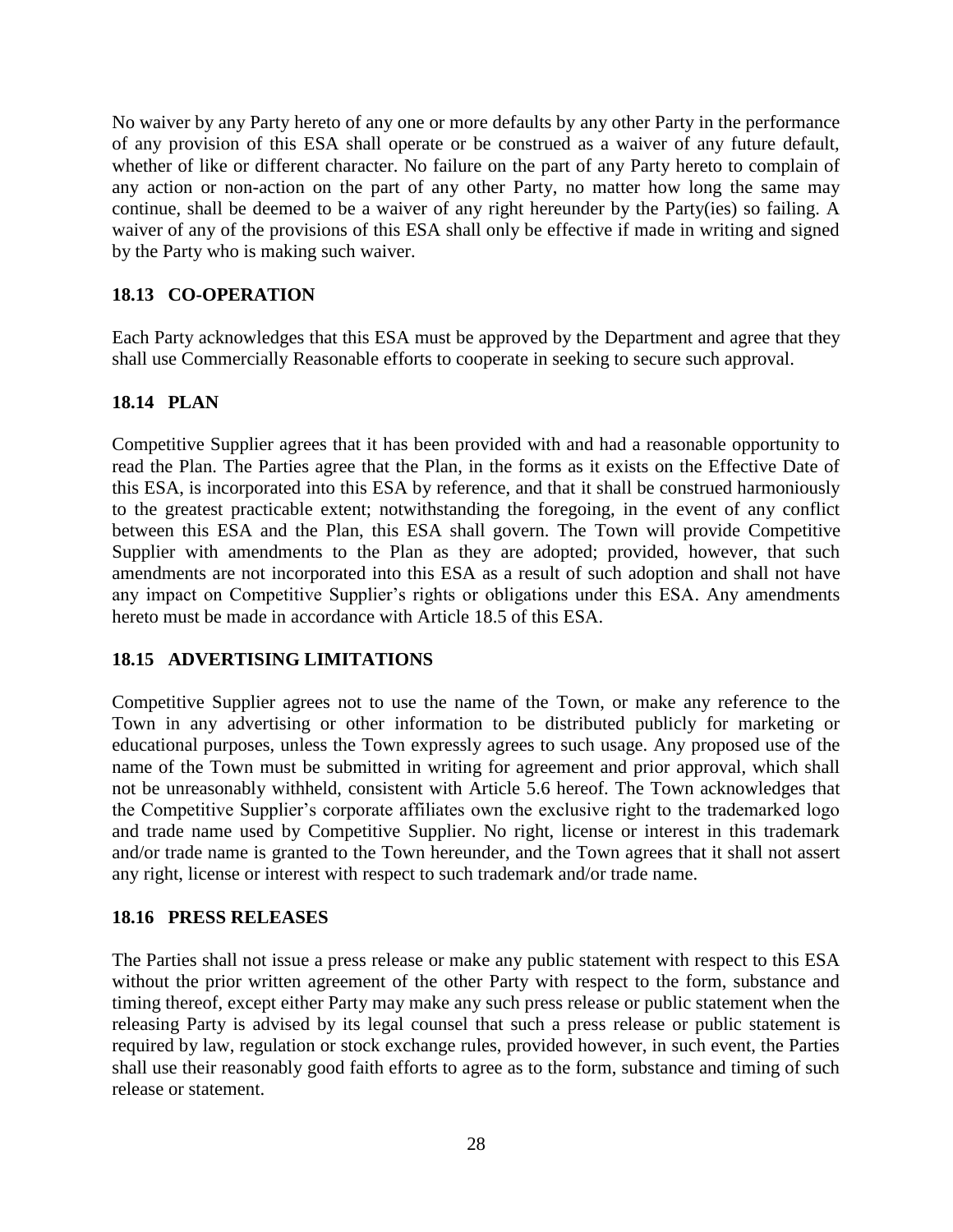### **18.17 HEADINGS AND CAPTIONS**

The headings and captions appearing in this ESA are intended for reference only, and are not to be considered in construing this ESA.

### **18.18 SURVIVAL OF OBLIGATION**

Termination of this ESA for any reason shall not relieve the Town or the Competitive Supplier of any obligation accrued or accruing prior to such termination.

### **18.19 REMEDIES**

### **18.19.1 General**

Subject to the limitations set forth in Article 18.19.2 below and Article 4, the Town and the Competitive Supplier reserve and shall have all rights and remedies available to each of them at law or in equity with respect to the performance or non-performance of the other Party hereto under this ESA.

### **18.19.2 Limitations**

NO PARTY HERETO SHALL BE LIABLE FOR CONSEQUENTIAL, INCIDENTAL, PUNITIVE, EXEMPLARY OR INDIRECT DAMAGES, LOST PROFITS OR OTHER BUSINESS INTERRUPTION DAMAGES, BY STATUTE, IN TORT OR CONTRACT. Notwithstanding the foregoing, Competitive Supplier acknowledges that the preceding sentence shall not limit the Town's rights under Article 13.1 to seek indemnification from Competitive Supplier or consequential, punitive, or incidental damages or other such losses claimed by thirdparties.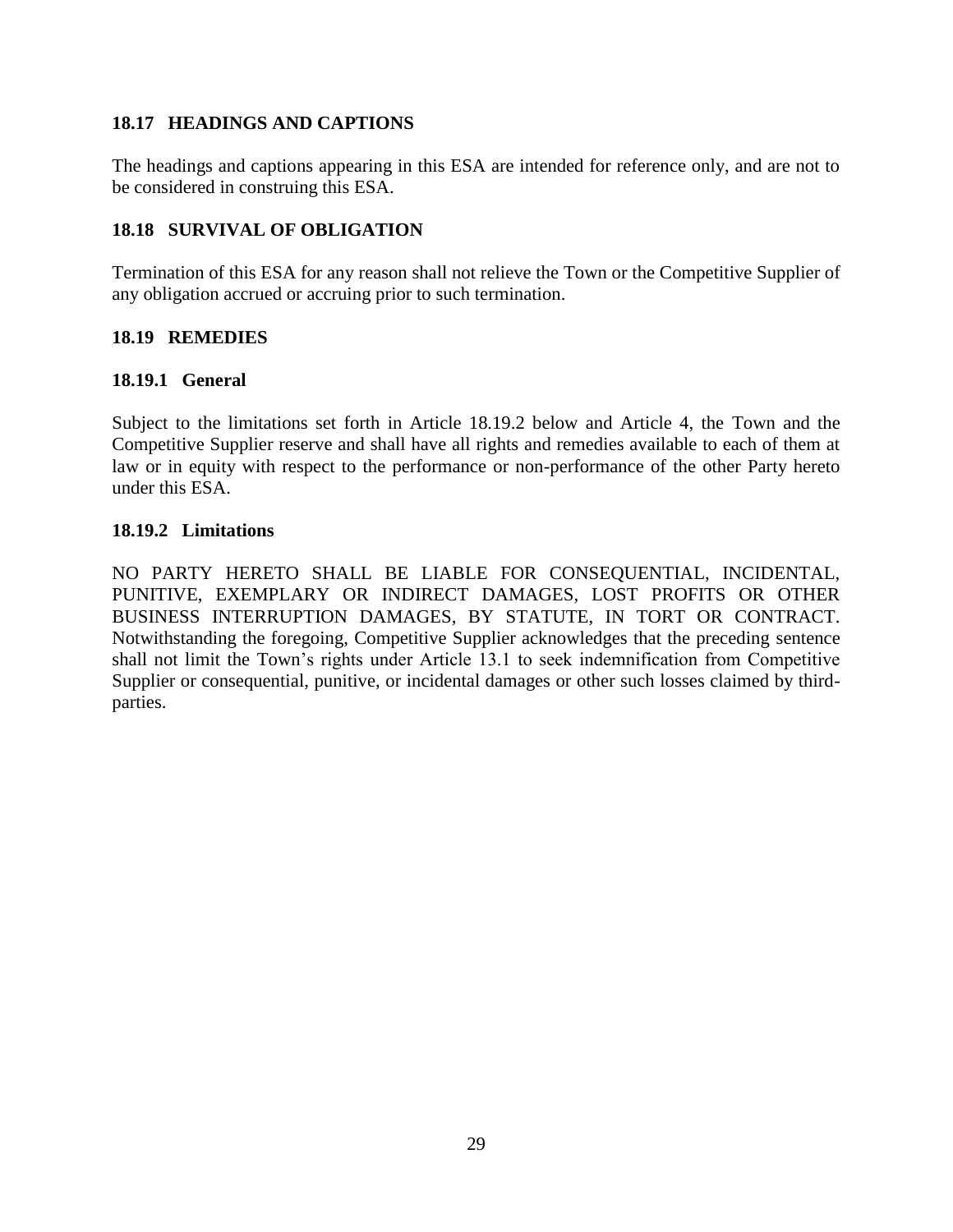IN WITNESS WHEREOF, the Parties hereto have executed this ESA as of the Effective Date

## **COMPETITIVE SUPPLIER**

By:

Stuart Domobel

Name: Title:

Address:

Dated:

 $coO$ 300 Jefferson Blud. Suite 104 নবি ফাৎ

**TOWN** 

By:

Name: Robert B. Hanson

Title: Town Administrator

Address: Town of Ashby 895 Main Street Ashby, MA 01431 Dated:  $\frac{1}{4}$ ជ្រ  $\mathfrak{g}$ 

First Peinh 24 months  $0.10444$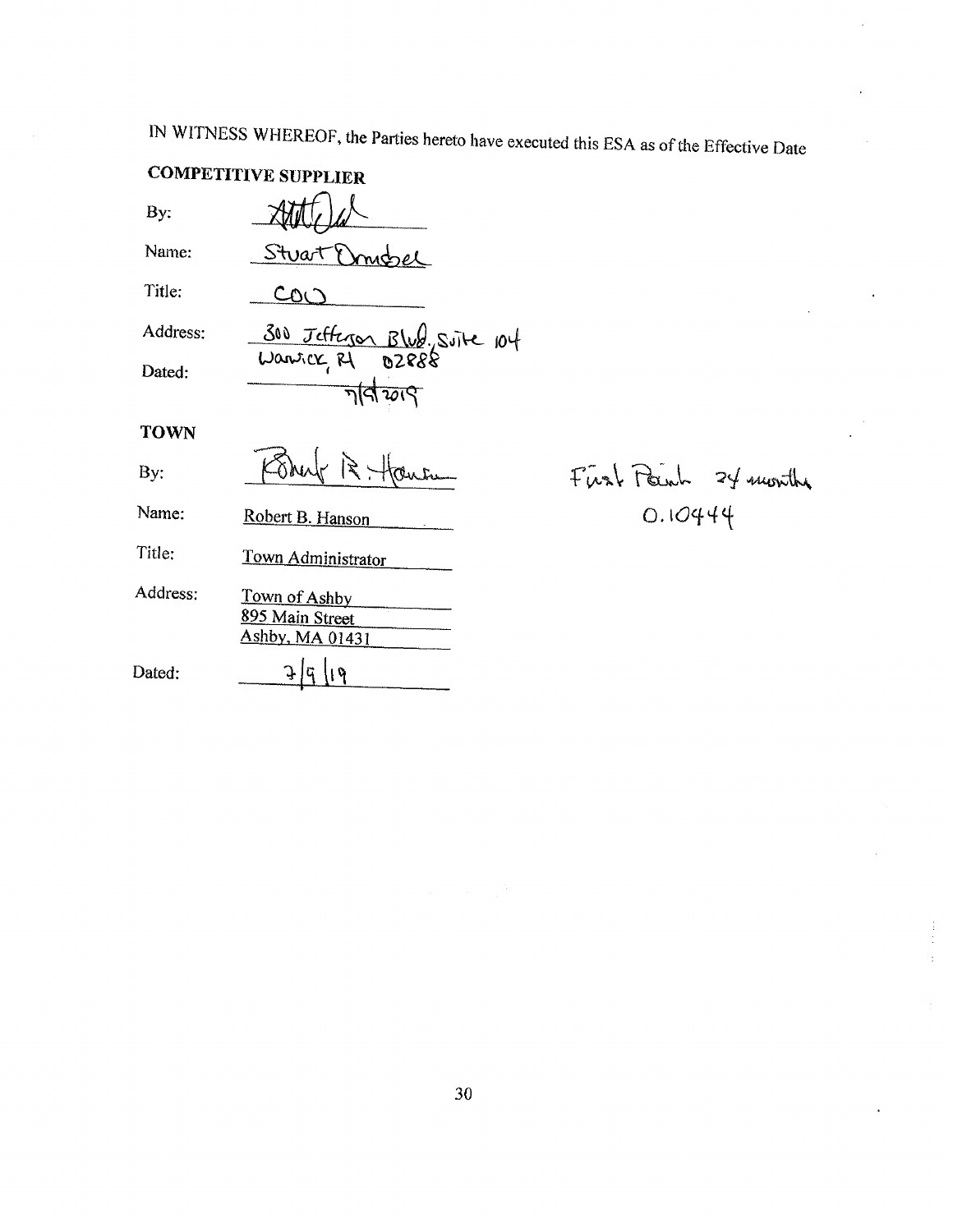## **EXHIBIT A**

## **PRICES AND TERMS Ashby's Community Choice Power Supply Program**

Price by Rate Classification

| <b>Rate Class</b>                 | <b>Price for Period 1</b><br>(November 2019 – November 2021)<br>$\frac{\delta}{kWh}$ |
|-----------------------------------|--------------------------------------------------------------------------------------|
| <b>Residential</b>                | \$0.10444                                                                            |
| <b>Sm Commercial</b>              | \$0.10444                                                                            |
| <b>Med Commercial/Streetlight</b> | \$0.10444                                                                            |

### **Terms for System Supply Service**

### **Delivery Term: as set forth in this Exhibit A, extending through the end of the Term as set forth in Article 4.1.**

**Period 1 Pricing**: applies to service commencing with the Participating Consumers' first meter read dates for the month of November 2019 (billed in arrears, therefore the December 2019 billing statements) and terminating with the Participating Consumers' first meter read dates for the month of November 2021 (final bill, therefore the November 2021 billing statements).

The price for All-Requirements Power Supply shall be as stated on this Exhibit A for the applicable Pricing Periods, and shall be fixed for the entire length of each Pricing Period. Prices must include all adders and ancillary charges. However, the Competitive Supplier may offer price reductions to Participating Consumers at any time during the term of this ESA.

**Start-Up Service Date:** All-Requirements Power Supply will commence at the prices stated above as of the Participating Consumers' first meter read dates for the month of November 2019.

**Renewable Energy in System Supply:** The Competitive Supplier shall include Renewable Energy in the All-Requirements Power Supply mix in an amount equal to Massachusetts' Renewable Portfolio Standards, Alternative Energy Portfolio Standards and Clean Energy Standards starting with the year in which load is served on the Start-Up Service Date or pay all penalties imposed by the Department related to Renewable Energy requirements.

**Term:** The period of delivery of All-Requirements Power Supply shall be consistent with the provisions of Article 4 and Exhibit A of this ESA.

**Eligible Consumer Opt-Out:** Participating Consumers, who elected to opt into the Program, are free to opt-out of the Program utilizing established EDI drop protocols. Such Participating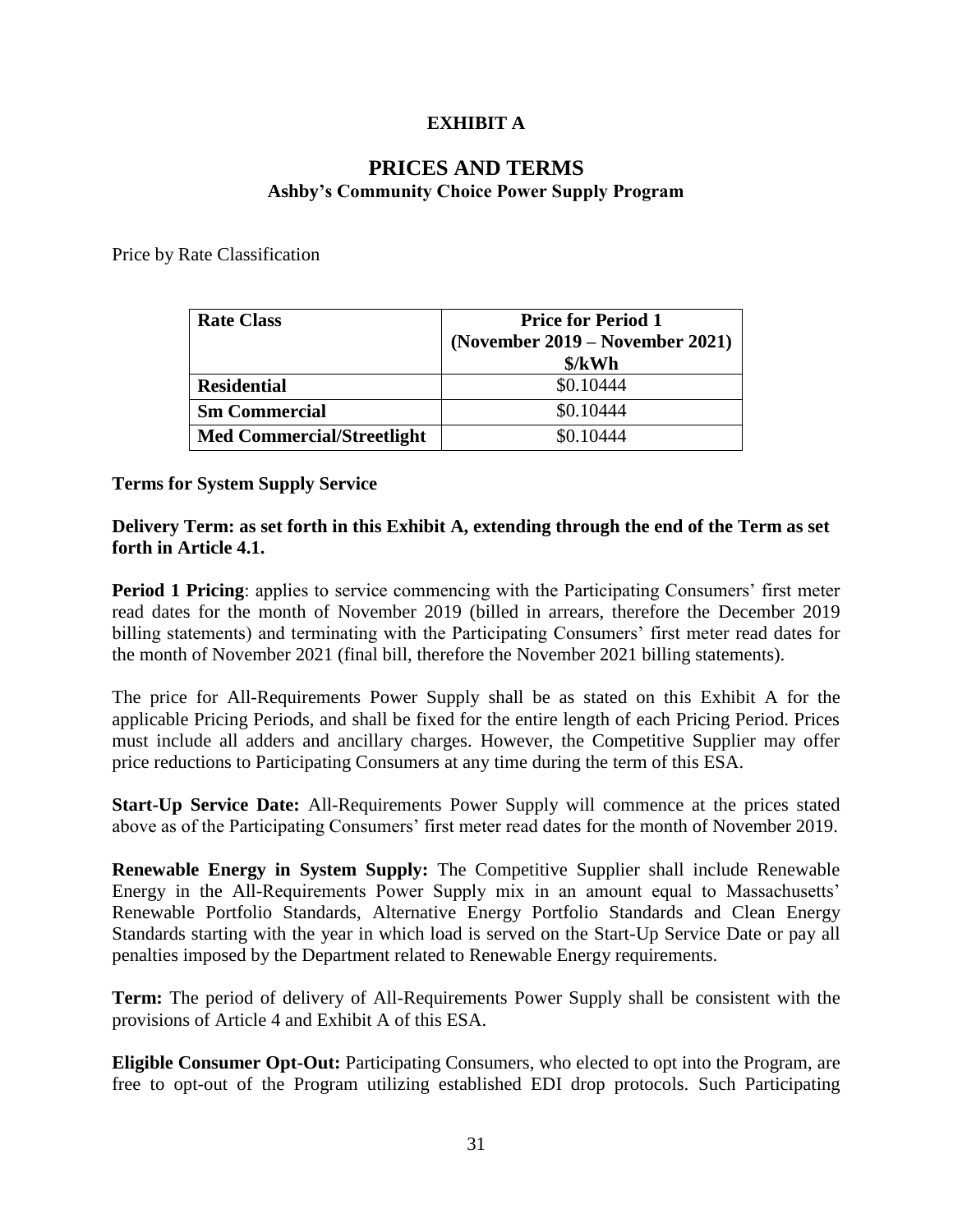Consumers are to provide five (5) days' notice to the Competitive Supplier of such termination. There are no fees or charges for Participating Consumers to opt-out or terminate service.

**Competitive Supplier's Standard Credit Policy**: The Competitive Supplier will not require a credit review for any Participating Consumer, nor does Competitive Supplier require any Participating Consumer to post any security deposit as a condition for participation in the Program. The Competitive Supplier may terminate service to a Participating Consumer and return such consumer to Basic Service in the event that the consumer fails to pay to Competitive Supplier amounts past-due greater than sixty (60) days.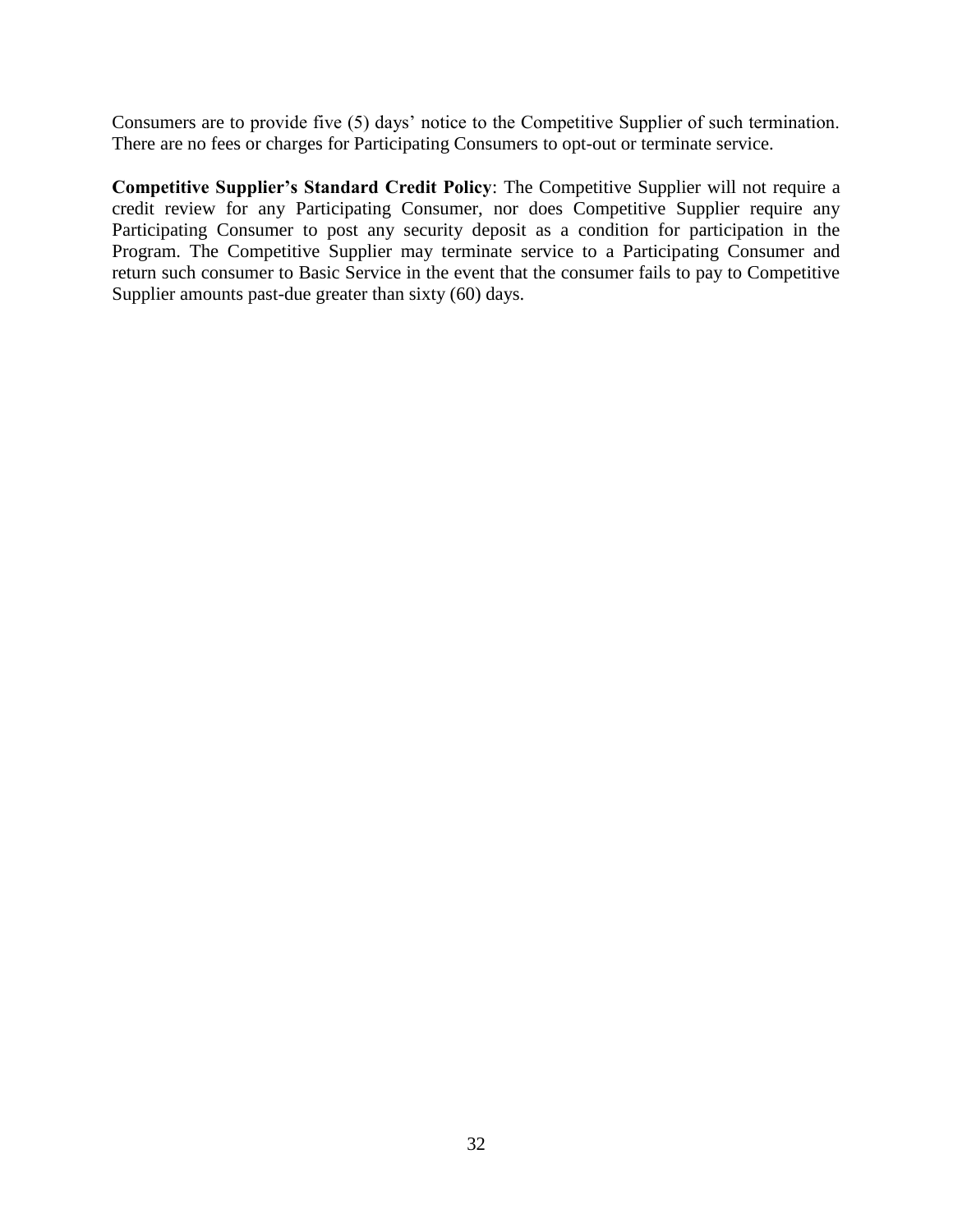## **EXHIBIT B**

# **MONTHLY REPORTING TEMPLATE [Commission/Usage Details]**

 $\sim$  $x \equiv$ Monthly Commission.Usage I